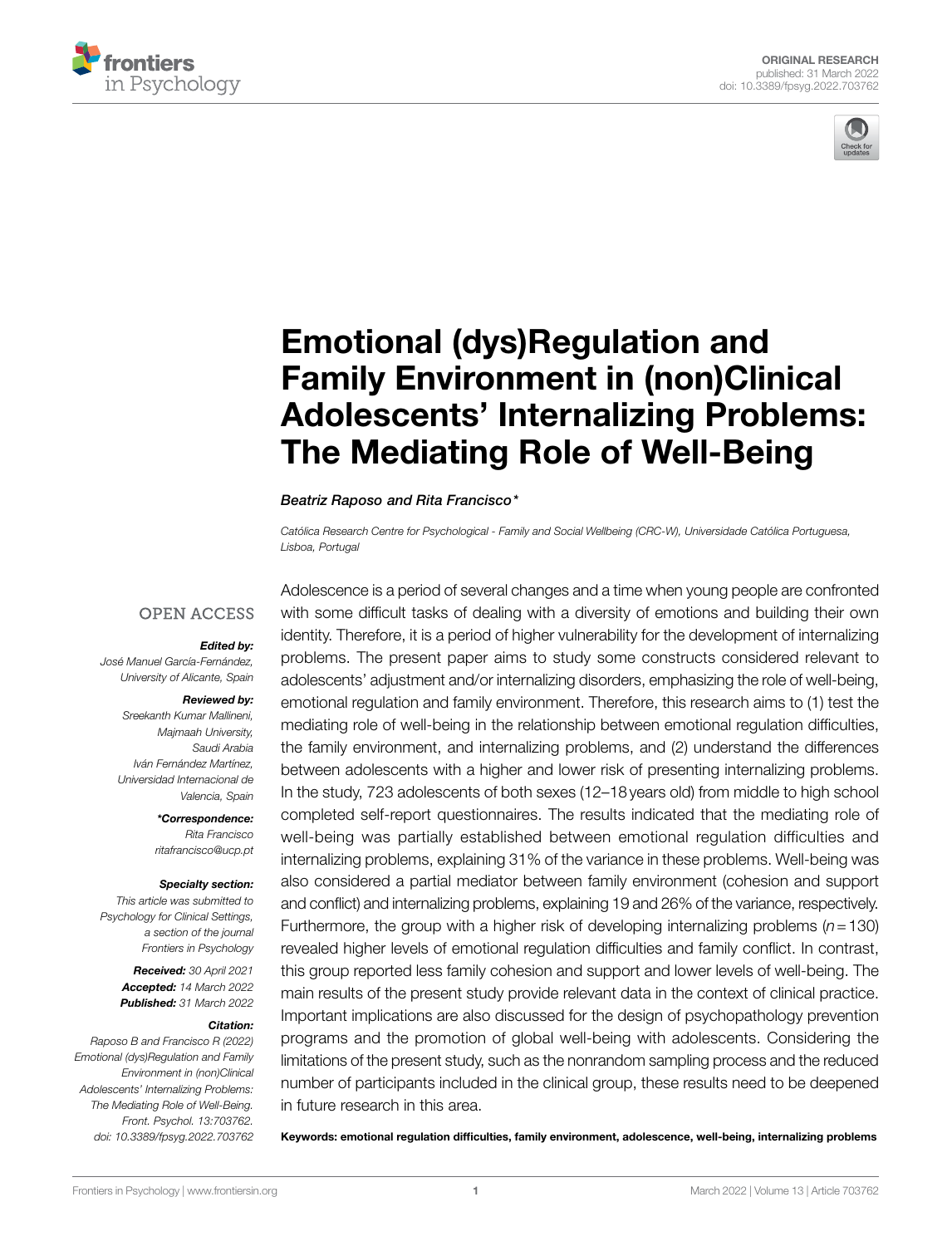# INTRODUCTION

Adolescence is a very important period in the individual's development process and the consolidation of his or her autonomy, involving biological, psychological, cultural and psychosocial changes [\(Parsons, 2003\)](#page-12-0). In this sense, adolescence is a vulnerable period for developing mental health problems ([Costello et al., 2003\)](#page-10-0). The World Health Organization [\(WHO,](#page-12-1)  [2019\)](#page-12-1) alerts that 20% of adolescents suffer from some mental disorder, and approximately half of them initiate it at approximately 14years old. Studies carried out in several countries reveal that depression, anxiety, and eating disorders are the most prevalent mental disorders in the young population (e.g., [Caldas de Almeida and Xavier, 2009;](#page-10-1) [Roberts et al., 2009](#page-12-2)). These disorders are often grouped into "internalizing disorders," as they are based on excessive impulse control and are manifested through various symptoms of anxiety, depression, social isolation and somatic complaints. Usually, they express toward the individual and not toward others, contrary to "externalizing disorders" (Cosgrove et al., 2011).

Some constructs are considered relevant in adolescents' psychosocial adjustment, emphasizing the role that well-being can play in protecting against the development of internalizing disorders. Well-being is an innovative construct in this area, which still needs much research concerning other factors that are still more studied. Therefore, the present study intends to understand the role of well-being in the relationship of two important factors previously identified as relevant to the development of internalizing disorders (emotional regulation difficulties and family environment). This will allow, in the future, an understanding of how the promotion of well-being can contribute to the prevention of internalizing disorders and the improvement of adolescents' psychosocial adjustment.

Subjective well-being encompasses three dimensions—social, psychological, and emotional—considered independent but interrelating and impacting mental health [\(Keyes and Waterman,](#page-11-0)  [2003\)](#page-11-0). Social well-being refers to one's self-assessment of the quality of relationships with others and with the community in which they are inserted, focusing on the social functioning of the subjects from the point of view of commitment and social integration. Psychological well-being refers to positive self-assessment and self-acceptance and one's continuous personal development process, setting goals and perceiving the meaning and purpose of life ([Keyes, 2002](#page-11-1)). Emotional well-being encompasses the individual's emotions and satisfaction evaluation concerning general and specific areas of their own life [\(Keyes](#page-11-0)  [and Waterman, 2003](#page-11-0)). Considering the difficulties associated with adolescence, it is important to explore and identify what contributes to adolescents' subjective well-being of. Based on the tripartite model of the subjective well-being by [Keyes \(2002\)](#page-11-1), a happy teenager is allegedly cognitively satisfied with life and experiences positive emotions (excitement, happiness) more frequently than negative emotions (nervousness, anger and anguish) ([Martin and Huebner, 2007](#page-11-2)).

The identification of protective and risk factors associated with adolescents' subjective well-being is extremely important to understand what influences the lives of young people [\(Cunsolo,](#page-10-3)  [2017\)](#page-10-3). Several studies show that low levels of psychological well-being, namely, with adolescents [\(Melo and Mota, 2014](#page-11-3)), are associated with symptoms of anxiety and depression [\(Derdikman-Eiron et al., 2011](#page-10-4); [Khazanov and Ruscio, 2016](#page-11-4)), with individuals with low levels of psychological well-being being even more likely to develop depression in the following 10 years ([Wood and Joseph, 2010](#page-12-3)). The decline in general wellbeing at the beginning of adolescence may be due to feelings of stress that fall under the phase transition during this life stage, with a special focus on difficulties in the relationship between peers and in love relationships, the transition of basic education to secondary education, increased academic demands, and social pressure ([Abela and Hankin, 2008\)](#page-10-5). In contrast, the end of adolescence corresponds to a period of growing maturity and progression of the bylaws and a reduction of the anguish felt at the beginning of adolescence [\(Ge et al.,](#page-11-5)  [2006\)](#page-11-5). In this sense, involving adolescents in positive psychology interventions has great potential as it can significantly enhance well-being and decrease symptoms of internalizing problems in both clinical and nonclinical groups (e.g., [Sin and Lyubomirsky,](#page-12-4)  [2009;](#page-12-4) [Ng and Ong, 2022\)](#page-11-6).

The theoretical and empirical conceptualizations indicate that emotional regulation difficulties play a critical role in developing and maintaining depression and anxiety symptoms in adolescence [\(McLaughlin et al., 2011](#page-11-7); [Ahmed et al., 2015;](#page-10-6) [Schäfer et al., 2016](#page-12-5); [Beveren et al., 2019\)](#page-10-7). Emotional regulation refers to various conscious and unconscious processes that can be implemented at different stages of the emotion generating process, affecting emotions' occurrence, intensity, duration, and expression [\(Gross, 2002;](#page-11-8) [Thompson et al., 2008](#page-12-6)). Thus, it refers to a set of strategies that the individual uses to increase, maintain or decrease one or more components of a certain emotional response, namely, at the physiological, cognitive, behavioral, experiential and social levels [\(Gross, 2007](#page-11-9)). Adaptive emotional regulation involves selecting appropriate strategies and flexibility in their application, which is an indicator of psychological adjustment. Ineffective regulation leads to maladaptive emotional, cognitive and behavioral consequences, jeopardizing the individual's ability to adapt to the situation [\(Cicchetti et al., 1995](#page-10-8); [Verzeletti et al., 2016\)](#page-12-7). Poorly adaptive cognitive strategies for emotional regulation have been indicated as a risk factor for depression and anxiety ([Aldao et al., 2010](#page-10-9)), increasing negative thoughts and compromising problem-solving. On the other hand, adaptive strategies conceive positive interpretations and perspectives, reducing the suffering generated by a negative event [\(Gross, 2007\)](#page-11-9).

Some authors address emotional dysregulation as a construct with multiple dimensions encompassing deficits in several areas. These areas include awareness, understanding and acceptance of emotions, the ability to implement behaviors aimed at achieving goals and inhibiting impulsive behaviors when experiencing negative emotions, flexibility in the use of strategies aimed at modelling the intensity and/or duration of emotional responses to the detriment of their suppression, and acceptance of experiencing negative emotions that allow them to achieve personal goals ([Gratz et al., 2006;](#page-11-10) [Gratz and Gunderson, 2006](#page-11-11)). [Gratz and Roemer \(2004\)](#page-11-12) claim that the difficulties in emotional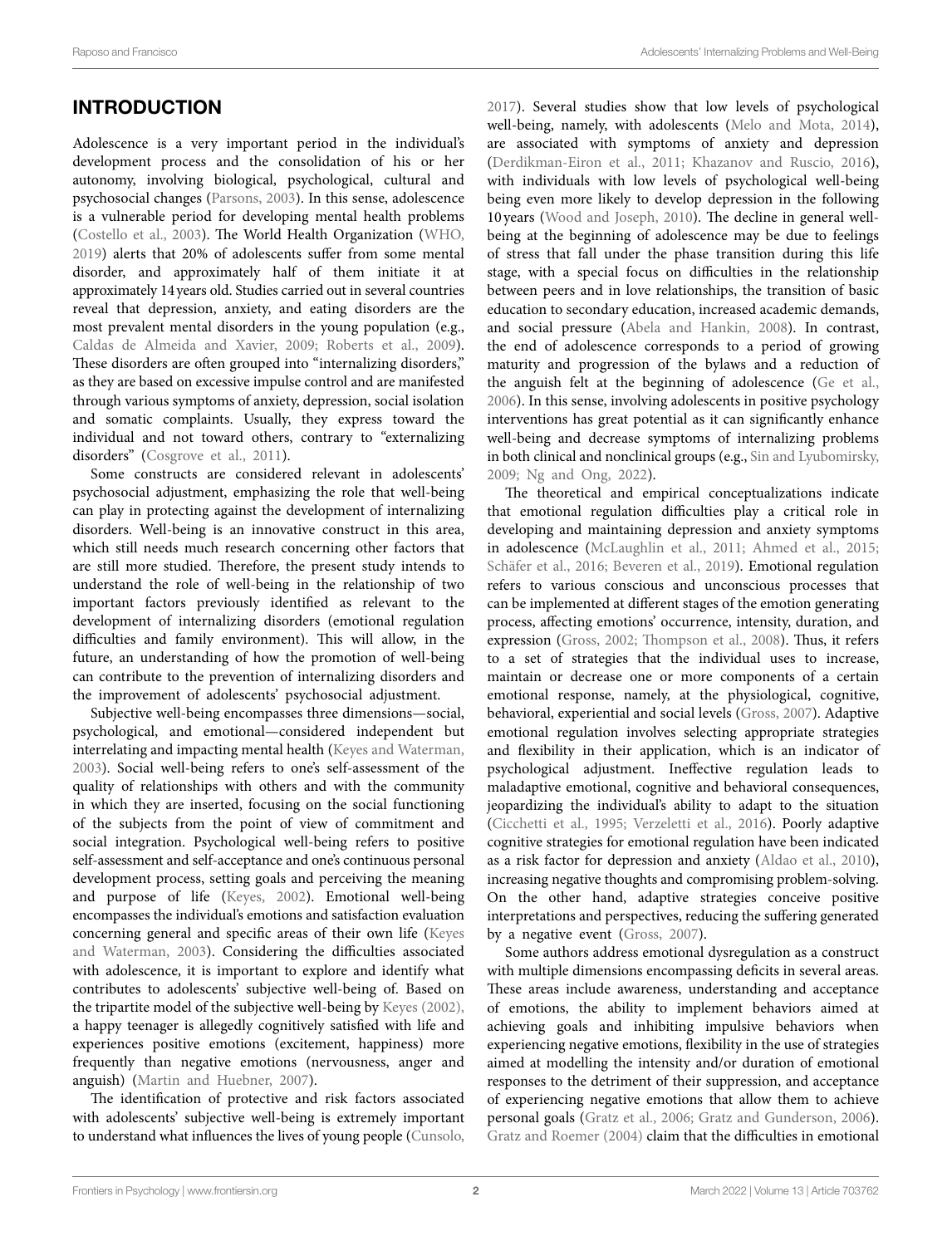regulation can be subdivided into a few dimensions, such as the nonacceptance of the emotional response, the lack of awareness and misunderstanding of the emotions, the difficulties in maintaining a behavior directed toward the goals, the difficulties in controlling impulses, limited access to emotional regulation strategies and, finally, lack of emotional clarity.

Research has highlighted that, based on a wide range of psychopathological conditions, there are deficits in emotional regulation [\(Gratz and Roemer, 2004;](#page-11-12) [Chervonsky and Hunt,](#page-10-10)  [2019\)](#page-10-10), namely, in depressive and anxiety disorders (e.g., [Masters](#page-11-13)  [et al., 2018](#page-11-13)). According to [Turk et al. \(2005\),](#page-12-8) subjects with mood and anxiety disorders have a set of difficulties in managing their own emotions, which include a limited understanding of them, difficulties in identifying negative emotions and very negative reactions toward their emotional experience. Both longitudinal and cross-sectional studies have consistently demonstrated the association between deficits in the capacity for emotional regulation and depression and anxiety in adolescents (e.g., [Silk et al., 2003;](#page-12-9) [Masters et al., 2018](#page-11-13)). Subjects with generalized anxiety disorder showed less emotional understanding and acceptance, less ability to regulate negative emotional experiences and higher levels of negative emotional reaction. In contrast, subjects with social phobia registered less expressiveness of positive emotions and greater difficulties describing them (Mennin et al., 2002).

The family has a prominent role, especially parents, as the main agents of socialization in developing emotional regulation capacity. In the family context, children learn to express emotions to understand the messages they transmit and their various regulatory processes [\(Larson et al., 2002\)](#page-11-15). Additionally, the quality of family relationships is one of the factors that influence the mental health of individuals (e.g., [Benetti, 2006;](#page-10-11) [Herrenkohl](#page-11-16)  [et al., 2012](#page-11-16); [Luijten et al., 2021](#page-11-17)), so it is important to understand its role in the development and maintenance of internalizing disorders in adolescence. The environment perceived and interpreted by the various elements that make up the family defined as the family environment—has a very significant influence on the emotional, physical, social and intellectual development and the behavior of its younger members. A positive family environment, based on effective cohesion between parents and children, support, trust, intimacy and empathetic and open communication, promotes psychological and behavioral adjustment in adolescents [\(López et al., 2008](#page-11-18); [Teodoro et al., 2009](#page-12-10)). Several studies have revealed that a family environment characterized by high levels of conflict and low levels of cohesion interferes negatively with the psychological adjustment and well-being of adolescents [\(Chang et al., 2001](#page-10-12); [Belardinelli et al., 2008;](#page-10-13) [Sullivan](#page-12-11)  [and Miklowitz, 2010](#page-12-11)). Thus, there is a positive association between family conflict and psychopathology ([Benetti, 2006](#page-10-11); Morawska [and Thompson, 2009](#page-11-19); [Teodoro et al., 2010;](#page-12-12) [Herrenkohl et al.,](#page-11-16)  [2012](#page-11-16)), as well as between lower levels of mental disorders and higher levels of support and family cohesion ([Paixão et al., 2018](#page-11-20)). Thus, previous investigations highlight the importance of positive characteristics in the family environment that can mitigate the appearance of mental disorder symptoms in adolescents, namely, a family environment with the presence of support and low levels of conflict and violence. For example, adolescents with a

better quality of life also present significantly better communication with both parents, greater involvement in family activities, greater perception of support from parents, as well as a better family relationship [\(Guedes et al., 2022\)](#page-11-21).

With specific regard to internalizing disorders, several studies have confirmed significant relationships with low levels of support (emotional and functional support received) and cohesion (emotional bond) between the various members of the family and with high levels of power differentiation, in which the older members of the family have much influence on decisions (hierarchy) and family conflict [\(Teodoro et al., 2014\)](#page-12-13). For example, [LaMontagne et al. \(2022\)](#page-11-22) recently found that adolescents with higher family conflict had more emotion regulation difficulties and more depressive symptoms. Of the various dimensions studied, family conflict has been the most strongly associated with internalizing problems (e.g., [Francisco et al.,](#page-11-23)  [2016;](#page-11-23) [Leusin et al., 2018\)](#page-11-24).

# The Current Study

Research on well-being and mental health in adolescence still needs to be investigated, especially compared to that on mental illness. Research should focus on internalizing problems, which, day by day, acquire space in society since they are not as visible as externalizing problems. To fill some of these gaps and contribute to the definition of key areas for intervention on promoting mental health and well-being in adolescents, the present study aims to understand the role of well-being in the relationship between emotional regulation difficulties, family environment, and internalizing problems among adolescents. The specific objectives are (a) to test the mediating effect of well-being on the relationship between emotional regulation difficulties and internalizing problems; (b) to test the mediating effect of wellbeing on the relationship between the family environment (conflict, cohesion and support) and internalizing problems; and (c) to investigate the differences between adolescents with a higher and lower risk of presenting internalizing problems (i.e., clinical and nonclinical groups, respectively) regarding emotional regulation difficulties, family environment and well-being.

Based on the proposed goals and theoretical framework presented earlier, the following research hypotheses have been established:

*H1*. The relationship between emotional regulation difficulties and internalizing problems is mediated by the adolescents' well-being.

*H2*. The relationship between the family environment and internalizing problems in adolescents is mediated by well-being.

*H2.1*. The relationship between conflict and internalizing problems is mediated by well-being;

*H2.2*. The relationship between cohesion and support and internalizing problems is mediated by well-being.

*H3*. There were significant differences between participants who presented a higher and lower risk of internalizing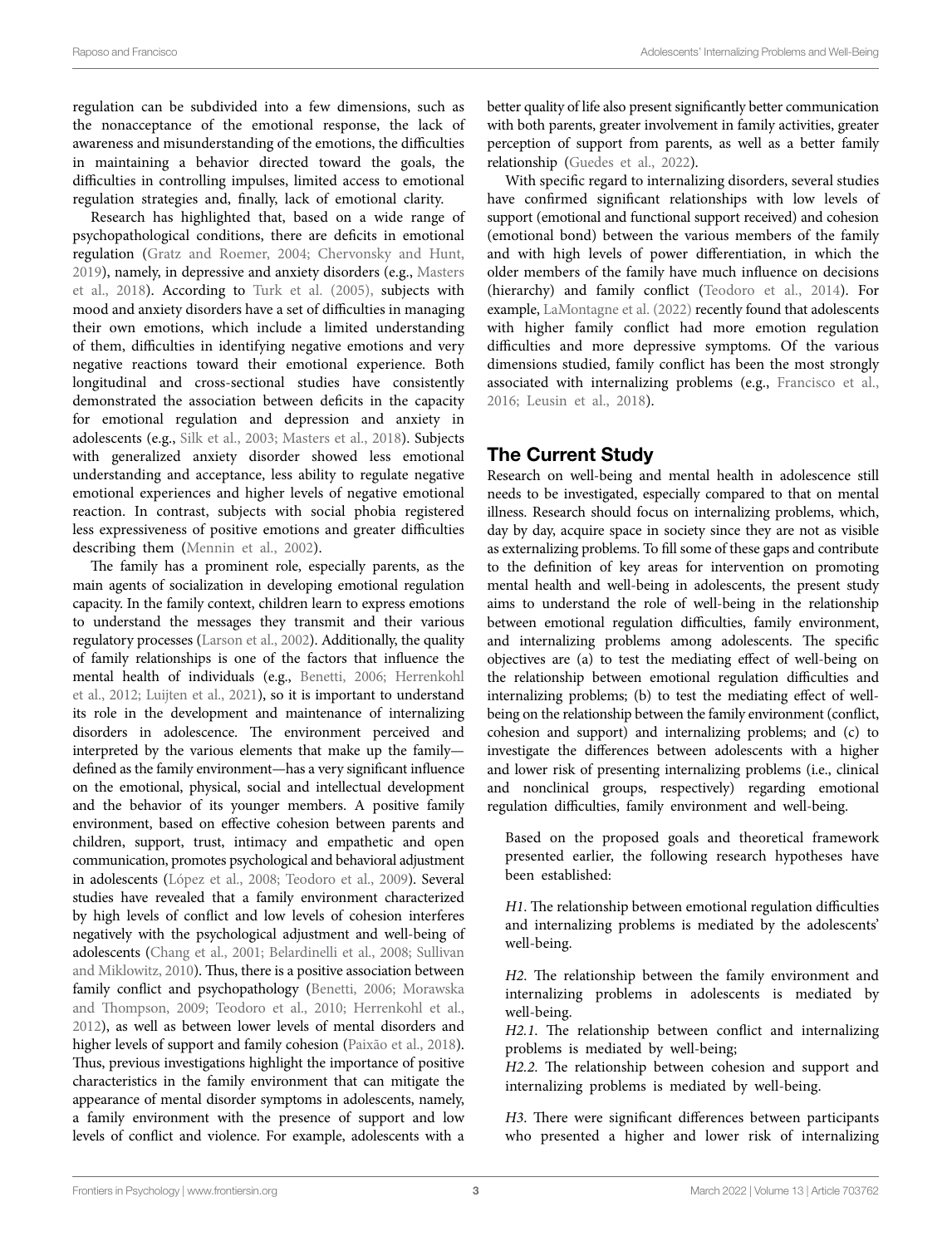problems (i.e., clinical and nonclinical groups, respectively) in the studied variables.

*H3.1*. Adolescents in the clinical group present higher levels of emotion regulation difficulties (and each specific dimension);

*H3.2*. Adolescents in the clinical group present lower levels of well-being (and each specific dimension);

*H3.3*. Adolescents in the clinical group present higher levels of family conflict;

*H3.4*. Adolescents in the clinical group present lower levels of cohesion and support in the family.

# MATERIALS AND METHODS

### **Participants**

A group of 723 adolescents (59.3% female) aged between 12 and 18 years (*M*=14.70, *SD*=1.735) participated in this study. Most of the participants (67.8%) attended the 3rd cycle of basic education (7–9th grade), and the rest attended secondary education (10–12th grade) in schools in the Greater Lisbon region (55.5%) and São Miguel Island – Azores archipelago (44.5%). Most participants (68.6%) reported never having psychological counselling, 21.2% had it in the past, and 8.6% had it currently.

Most participants came from an intact nuclear family (70.7%), 16.6% from a single-parent family, 6.1% from a stepfamily, and 5.8% from other family situations. The majority of the participants come from families of average socioeconomic level, taking into account the academic qualifications of their parents: Most of the participants' mothers have higher education (42.1%), followed by less than compulsory schooling (32.3%) and middle schooling (25.6%); in turn, most of the fathers have less than compulsory schooling (42.5%), followed by higher education (32.1%) and middle schooling (25.4%).

# Procedure

A cross-sectional design and a convenience sample were used. The Directorate-General for Innovation and Curricular Development of the Ministry of Education and the National Data Protection Commission approved the research project. After these approvals, nine public schools were approached through individual contacts ("snowball" method) and a formal authorization request to the Board of Directors of each educational establishment. Data collection was carried out in a classroom context after obtaining explicit permission from the parents and students' informed consent (70% adherence rate). The students completed the protocols anonymously, with the presence of the subject teacher and one of the researchers, who clarified any doubts that occurred at the time. The total response time to the questionnaires was approximately 25–30min, with younger students requiring more time than older students.

#### Measures

A Questionnaire on Personal and Sociodemographic Data was built within the scope of this study, aiming to collect information at the participant's personal and sociodemographic level (e.g., sex, age, school year, area of residence).

The Portuguese version of the Difficulties in Emotional Regulation Scale (DERS; [Gratz and Roemer, 2004](#page-11-12); [Coutinho](#page-10-14)  [et al., 2009\)](#page-10-14) was used to assess the six domains that reflect difficulties in emotional regulation: nonacceptance of negative emotions; inability to engage in goal-driven behavior when experiencing negative emotions; difficulties in controlling impulsive behavior when experiencing negative emotions; limited access to emotional regulation strategies that are perceived to be effective; lack of emotional awareness; and lack of emotional clarity. It is a self-report scale consisting of 36 items, answered on a Likert-type scale with five points from 1 (1 being "almost never applies to me" to 5 being "applies almost always to me"). The scale has good internal consistency in its original version  $(\alpha=0.93)$  on the global scale and between 0.80 and 0.89 on the subscales; [Gratz and Roemer, 2004\)](#page-11-12), and in the Portuguese version ( $\alpha$  =0.92 on the global scale and above 0.75 in all subscales; [Coutinho et al., 2009](#page-10-14)). In this study sample, Cronbach's alpha for the total scale is 0.93 and Omega index is 0.94, and between 0.74 and 0.90 in the subscales.

The Portuguese version of the Mental Health Continuum - Short Form (MHC-SF; [Keyes, 2009;](#page-11-25) [Matos et al., 2010\)](#page-11-26) assessed adolescents' perceived degree of well-being. It is a self-report instrument consisting of 14 items, answered on a 5-point Likert scale (from 0 being "never" to 5 being "every day"), whose sum corresponds to the level of global well-being, and which are divided into three dimensions: emotional well-being (3 items), social well-being (5 items) and psychological well-being (6 items). The Portuguese version in use has good levels of internal consistency  $(a=0.90$  on the global scale and between 0.80 and 0.85 on the subscales; [Matos et al., 2010\)](#page-11-26), very similar to the original version of [Keyes \(2009\)](#page-11-25). In the study sample, the levels of internal consistency were equally high: total wellbeing  $\alpha = 0.90$  and  $\omega = 0.90$ ; between 0.80 and 0.85 for the subscales.

The Family Climate Inventory [\(Teodoro et al., 2009](#page-12-10)) is a self-report instrument consisting of 22 items that assess four dimensions of the family environment on a Likert scale (from 1 "completely disagree" to 5 "completely agree"): conflict (6 items related to the aggressive, critical and conflictual relationship between family members); hierarchy (6 items that analyze power differences within the family); support (5 items that measure the emotional and material support received by members of their family), and cohesion (5 items that define the bond between family members). All subscales have adequate levels of consistency in the original version (*α* =0.72 hierarchy, *α* =0.84 conflict,  $\alpha$  =0.71 support and  $\alpha$  =0.82 cohesion). The Portuguese version [\(Francisco, 2015](#page-11-27)) consists of only three dimensions (cohesion and support; hierarchy; conflict), as the results of the factor analysis do not match the original structure, with the cohesion and support items being grouped. In the present study, the hierarchy dimension was not used. In the study sample, both subscales (conflict, cohesion and support) have good levels of internal consistency ( $\alpha$ =0.88;  $\omega$ =0.89).

The Portuguese version of the self-report for adolescents aged 11–17 years old of the Strengths and Difficulties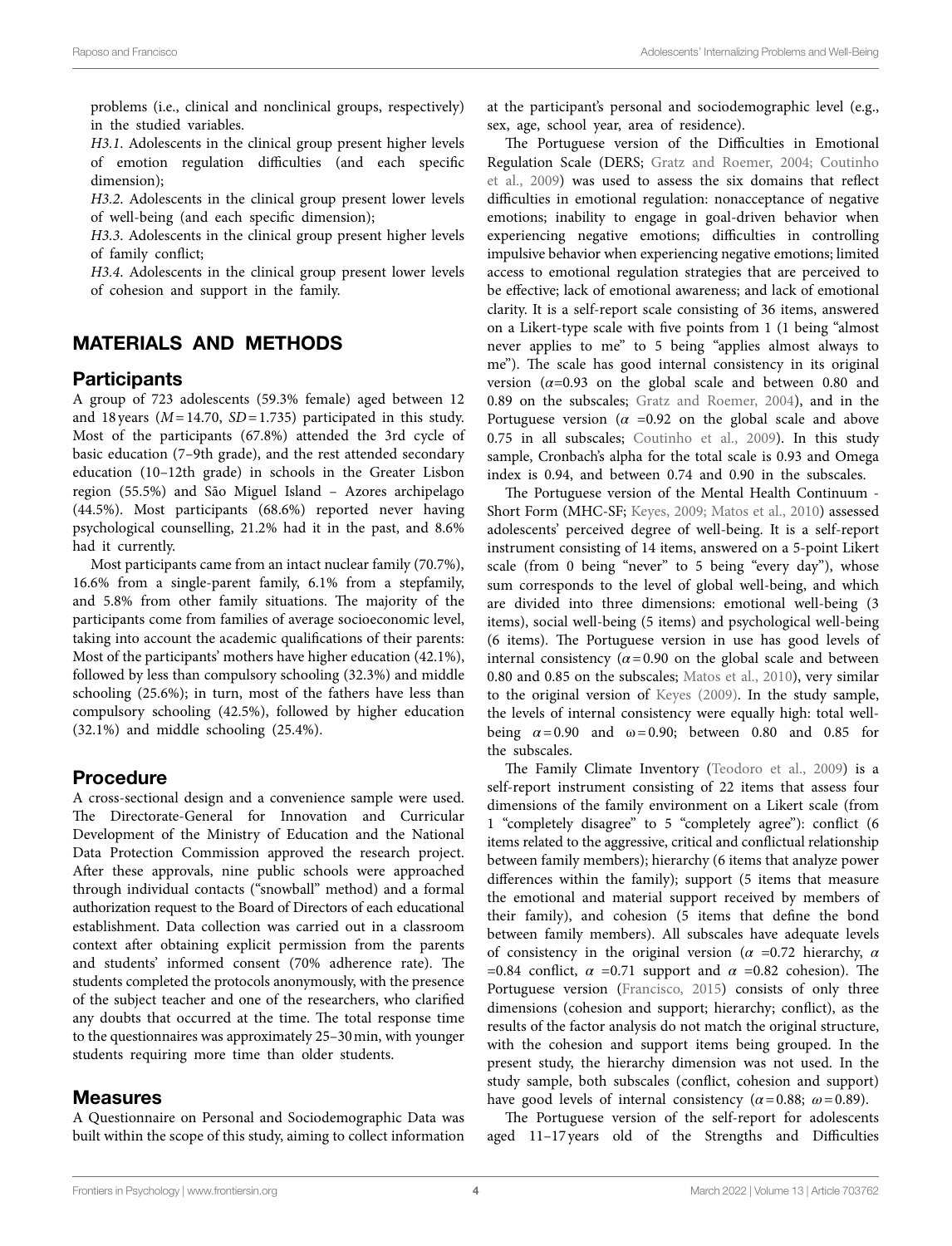Questionnaire (SDQ; [Goodman et al., 1998](#page-11-28); [Fleitlich et al.,](#page-11-29)  [2005\)](#page-11-29) was used to assess internalizing symptoms. The SDQ consists of 25 items divided into 5 scales: emotional symptoms, conduct problems, hyperactivity, peer problems, and prosocial behavior. Each scale consists of 5 items, with three answer options (0 "not true"; 1 "somewhat true"; 2 "certainly true"). [Goodman et al. \(2010\)](#page-11-30), in an in-depth psychometric study of the SDQ, proposed an alternative factor structure, with underlying theoretical justification, combining the subscale of emotional symptoms with the peer problems subscale in a single subscale, called internalizing disorders. This approach was adopted in the present study, as other researchers have also successfully used this structure (e.g., [Dickey and Blumberg, 2004](#page-11-31)). According to [Goodman et al. \(1998,](#page-11-28) [2010\)](#page-11-30), in studies with low-risk samples, "clinical cases" can be identified by a high score on one of the four difficulty scales. Since the sample of the present study is of low risk (community sample collected in a school context), individuals who showed a score considered high in one of the two scales of difficulties—above 7 in the Emotional Symptoms and above 6 in the Peer Problems' scales ([Goodman](#page-11-28)  [et al., 1998\)](#page-11-28)—are part of the "clinical group" with internalizing problems. Regarding the instrument's reliability, in the original version, the internal consistency coefficients of the Emotional Symptoms subscale was  $\alpha$  =0.75, and  $\alpha$  =0.63 ( $\omega$  =0.63) in this study's sample; for the Peer Problems subscale, they were  $\alpha$  =0.44 and  $\alpha$  =0.57 ( $\omega$  =0.58), respectively. The new subscale "Internalizing Problems" presents higher alpha (0.69) and omega (0.68) coefficients than each subscale separately, reinforcing the appropriateness of using this strategy.

### Data Analyses

The treatment and statistical analysis were performed using the Statistical Package for Social Sciences (SPSS version 28) and R Studio. The relationship between continuous variables included in the mediation analyses was previously explored with the Pearson correlation coefficient. In simple mediation analyses, 1,000 bootstrap samples were used with a 95% confidence interval. In all mediation analyses, the overall wellbeing of adolescents was considered the mediating variable, and internalizing problems was the dependent variable. The Student's *t*-test was used to test the significant differences in the clinical and nonclinical groups. Differences were considered statistically significant when the value of *p* was less than 0.05.

## RESULTS

**[Table 1](#page-5-0)** presents the correlations between the studied variables. Regarding the mediating role of well-being, the relationship between emotional regulation difficulties and internalizing problems was partially mediated by well-being, with the indirect effect being small, although significant  $[\beta=0.01, \text{ SE}=0.00,$ *p*<0.001, 95% CI (0.01, 0.02)], confirming H1. The mediation model was adequate and explained 31% of the variability in internalizing problems  $[F(2, 720) = 162.53, p < 0.001]$ . Particularly, it appears that there is a negative relationship between emotional regulation difficulties and well-being, which, in turn, has a negative relationship with internalizing problems. This leads to the conclusion that the more emotional regulation difficulties are felt, the less well-being and the more internalizing problems there will be. It is also worth mentioning the positive relationship between the emotional regulation difficulties and internalizing problems (**[Figure 1](#page-6-0)**).

The relationship between family conflict and internalizing problems was also partially mediated by well-being, with a significant indirect effect, despite being small  $\beta$  = 0.04, SE = 0.01, *p*<0.001, 95% CI (0.03, 0.07)], confirming H2.1. The mediation model was adequate and explained 26% of the variability in internalizing problems  $[F(2,720) = 123.42, p < 0.001]$ . Specifically, there is a negative relationship between conflict and well-being, which, in turn, has a negative relationship with internalizing problems, concluding that the greater the family conflict, the lesser the well-being, and the greater the internalizing problems. The positive relationship between conflict and internalizing problems should also be noted (**[Figure 2](#page-6-1)**).

The relationship between family cohesion and support and internalizing problems was also partially mediated by wellbeing, with a small, albeit significant, indirect effect [*β*=−0.06, SE=0.01, *p*<0.001, 95% CI (−0.08, −0.04)], confirming H2.2. The mediation model was adequate and explained 19% of the variability in internalizing problems  $[F(2,720) = 83.99, p < 0.001]$ . There is a positive relationship between family cohesion and support and well-being, which, in turn, has a negative relationship with internalizing problems, concluding that the greater the family cohesion and support, the greater the well-being, and the less the internalizing problems. Additionally, of note is the negative relationship between cohesion and support and internalizing problems (**[Figure 3](#page-6-2)**).

Additionally, the mediation model was also tested with the three predictor variables. The model also proved to be adequate, explaining 31% of the variability in internalizing problems [*F*  $(4, 718) = 81.99$ ,  $p < 0.001$ ]. Specifically, the relationship between emotional regulation difficulties and internalizing problems was mediated by well-being. An indirect effect was small but significant [*β*=0.01, SE=0.00, *p*=<0.001, CI 95% (0.00, 0.01)]; the relationship between family conflict and internalizing problems was mediated by well-being, and the indirect effect was also small but significant  $\beta = -0.01$ ,  $SE = 0.01$ ,  $p = <0.001$ , 95% CI (−0.01, 0.00)]. Nonetheless, the relationship between familiar cohesion and support and internalizing problems was not mediated by well-being, and the indirect effect was not significant  $[\beta = 0.01, \text{ SE} = 0.01, p = 0.05, 95\% \text{ CI } (-0.02, 0.00)].$ 

The correlations separated for the clinical and nonclinical groups (**[Table 2](#page-7-0)**) showed different correlations between the studied variables among the clinical group. Significant correlations (although weaker than in the nonclinical group) were found between internalizing problems and well-being, as well as between internalizing problems and family conflict. However, the correlations of internalizing problems with difficulties in emotion regulation or cohesion and support were nonsignificant. For this reason, the previous models of mediation were tested specifically for the clinical group.

The results revealed that the relationship between emotional regulation difficulties and internalizing problems was mediated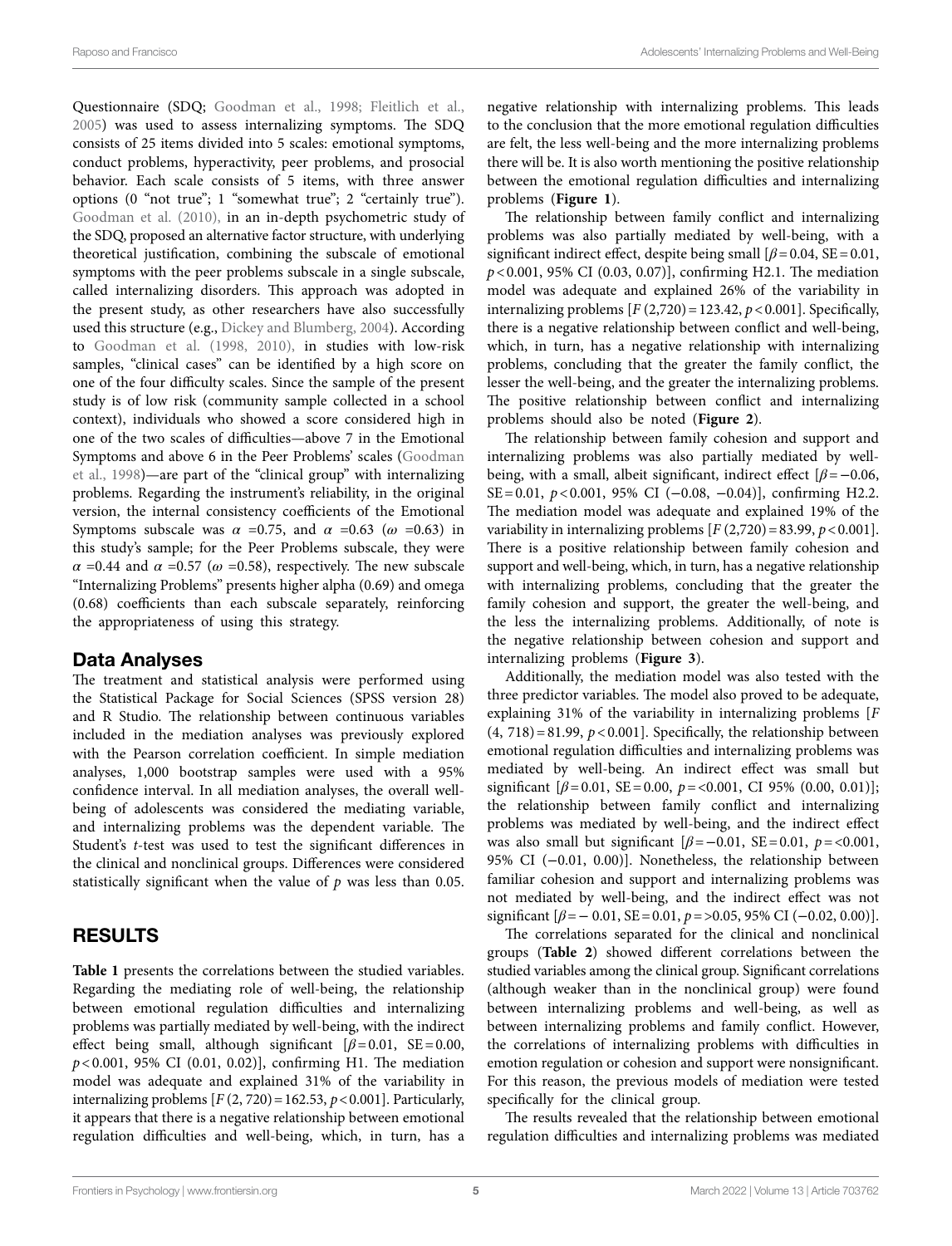|                                 | 1.                       | 2.          | З.                                              | 4.          | 5.                                  | 6.          | 7.          | 8.                | 9.                      | 10.         | 11.         | 12.         | 13.         | 14.         | 15.      |
|---------------------------------|--------------------------|-------------|-------------------------------------------------|-------------|-------------------------------------|-------------|-------------|-------------------|-------------------------|-------------|-------------|-------------|-------------|-------------|----------|
| 1.DERS (total)                  | $\overline{\phantom{m}}$ |             |                                                 |             |                                     |             |             |                   |                         |             |             |             |             |             |          |
| 2. Strategies                   | 0.895***                 |             |                                                 |             |                                     |             |             |                   |                         |             |             |             |             |             |          |
| 3. Non-<br>acceptance           | $0.755***$               | $0.671***$  | $\qquad \qquad =$                               |             |                                     |             |             |                   |                         |             |             |             |             |             |          |
| 4. Awareness                    | $0.366***$               | $0.178***$  | 0.012                                           |             |                                     |             |             |                   |                         |             |             |             |             |             |          |
| 5. Impulse                      | $0.776***$               | $0.630***$  | $0.525***$                                      | $0.207***$  |                                     |             |             |                   |                         |             |             |             |             |             |          |
| 6. Goals                        | $0.710***$               | $0.623***$  | $0.474***$                                      | 0.006       | $0.483***$                          |             |             |                   |                         |             |             |             |             |             |          |
| 7. Clarity                      | $0.673***$               | $0.515***$  | $0.399***$                                      | $0.362***$  | 0.390***                            | $0.328***$  |             |                   |                         |             |             |             |             |             |          |
| 8. Well-being<br>(total)        | $-0.506***$              | $-0.480***$ | $-0.267***$                                     | $-0.409***$ | $-0.266***$                         | $-0.371***$ | $-0.403***$ | $\qquad \qquad -$ |                         |             |             |             |             |             |          |
| 9. Emotional<br>well-being      |                          |             | $-0.519***$ $-0.516***$ $-0.296***$             | $-0.334***$ | $-0.295***$                         | $-0.321***$ | $-0.422***$ | $0.807***$        |                         |             |             |             |             |             |          |
| 10. Social well-<br>being       |                          |             | $-0.385***$ $-0.361***$ $-0.178***$ $-0.291***$ |             | $-0.175***$ $-0.343***$ $-0.304***$ |             |             | $0.883***$        | $0.611***$              |             |             |             |             |             |          |
| 11. Psychological<br>well-being | $-0.462***$              |             | $-0.408***$ $-0.244***$                         | $-0.423***$ | $-0.249***$                         | $-0.286***$ | $-0.358***$ | $0.911***$        | $0.655***$              | $0.663***$  |             |             |             |             |          |
| 12. Family<br>Conflict          | $0.333***$               | $0.322***$  | $0.239***$                                      | $0.112**$   | $0.290***$                          | $0.185***$  | $0.279***$  | $-0.212***$       | $-0.246***$             | $-0.137***$ | $-0.185***$ |             |             |             |          |
| 13. Cohesion<br>and Support     | $-0.262***$              | $-0.236***$ | $-0.063$                                        | $-0.271***$ | $-0.200***$                         | $-0.130**$  | $-0.221***$ | $0.361***$        | $0.331***$              | 0.286***    | $0.338***$  | $-0.537***$ |             |             |          |
| 14. Internalizing<br>Problems   | $0.536***$               | $0.562***$  | $0.423***$                                      | $0.141***$  | $0.398***$                          | $0.331***$  | $0.376***$  |                   | $-0.418***$ $-0.450***$ | $-0.313***$ | $-0.357***$ | $0.366***$  | $-0.261***$ |             |          |
| 15. Sex                         | $-0.192***$              | $-0.169***$ | $-0.079*$                                       | $-0.046$    | $-0.086*$                           | $-0.209***$ | $-0.223***$ | 0.031             | $0.181***$              | $0.187***$  | $0.094*$    | $-0.010$    | 0.042       | $-0.174***$ |          |
| 16. Age                         | $-0.037$                 | $-0.034$    | $-0.021$                                        | 0.003       | $-0.032$                            | 0.013       | 0.023       | $-0.032$          | $-0.139***$             | $-0.103**$  | $-0.010$    | $0.097*$    | $-0.113**$  | $0.081*$    | $-0.055$ |

<span id="page-5-0"></span>\*\*\* *p<0.001;* \*\* *p<0.01;* \* *p<0.05; DERS, Difficulties in Emotion Regulation Scale.*

TABLE 1 | Correlations between all variables in study, in all participants (*N*=723).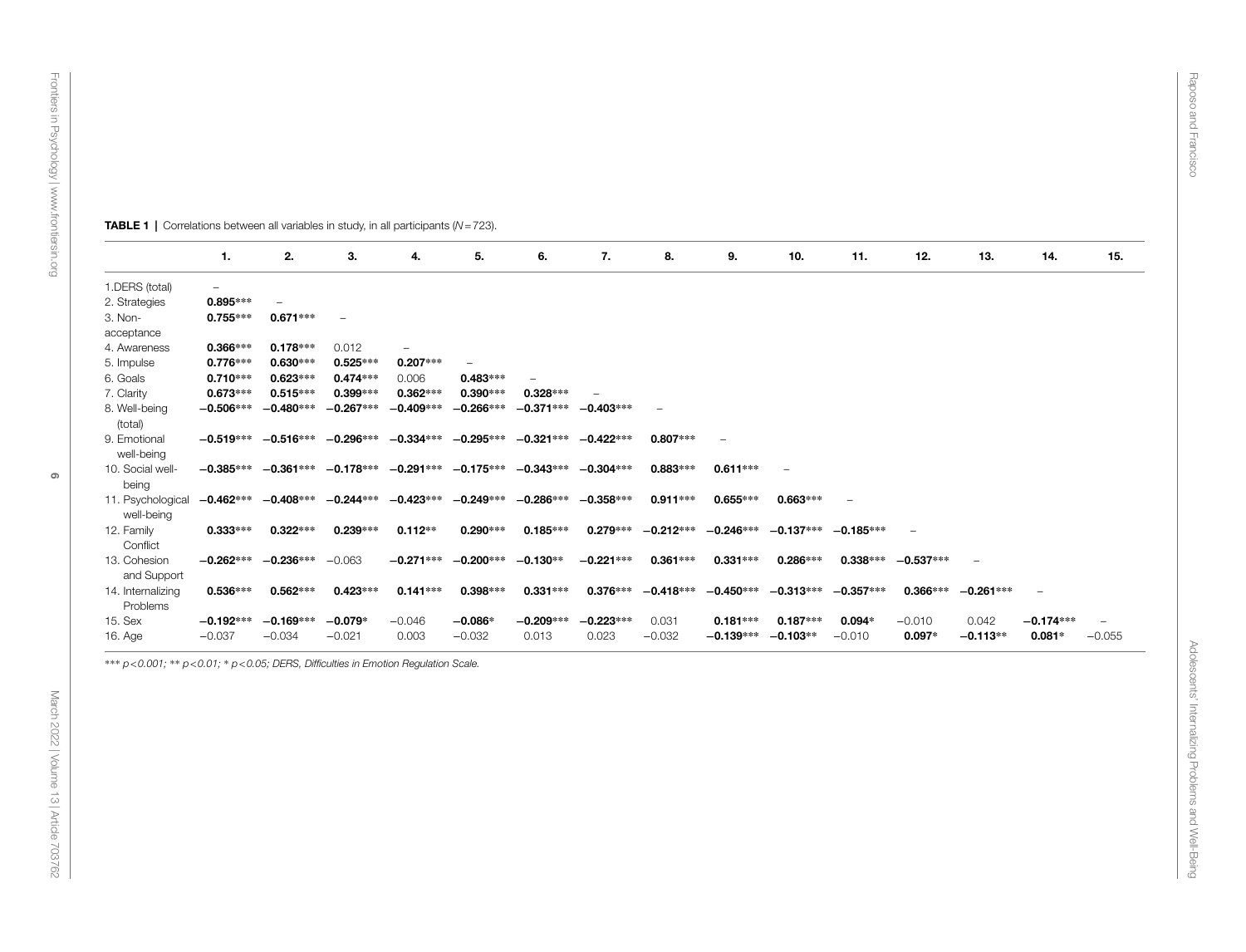<span id="page-6-0"></span>



<span id="page-6-1"></span>

internalizing problems through the mediator well-being. The represented coefficients are standardized. Total effect (*β*=0.21, *p*<0.001). \*\*\**p*<0.001.

<span id="page-6-2"></span>

by well-being, with a small yet significant, indirect effect  $[\beta=0,$ SE=0.01, *p*=<0.05, 95% CI (0.00, 0.01)]. The mediation model was inadequate, explaining only 5% of the variability in internalizing problems  $[F(2, 127) = 3.59, p < 0.05]$ . Nonetheless, a negative relationship exists between emotional regulation difficulties and well-being, negatively related to internalizing problems. This leads to the conclusion that the more emotional regulation difficulties are felt, the less well-being and the more internalizing problems there will be. It is also worth mentioning the positive relationship between emotional regulation difficulties and internalizing problems (**[Figure 4](#page-8-0)**).

Considering the family variables, the mediation model revealed that the relation between family conflict and internalizing problems was not successfully mediated by well-being (**[Figure 5](#page-8-1)**), with the indirect effect not being significant  $\beta = 0$ , SE = 0.02,  $p > 0.05$ , 95% CI (0.00, 0.01)]. The relationship between cohesion and support and internalizing problems was also not mediated by well-being (**[Figure 6](#page-8-2)**) with a nonsignificant indirect effect [*β*=−0.01, SE=0.02, *p*>0.05, 95% CI (−0.03, 0.00)].

**[Table 3](#page-8-3)** presents the comparison results between the clinical and nonclinical groups for the study variables. All differences were considered statistically significant, confirming hypotheses H3.1, H3.2, H3.3, and H3.4. Specifically, the clinical group revealed higher values regarding total emotional regulation difficulties and their specific dimensions. The nonclinical group showed higher values of total well-being and its respective dimensions. For the family environment, the clinical group revealed higher conflict values and lower values of cohesion and support.

### **DISCUSSION**

The main objectives of this study were to understand the mediating effect of well-being on the relationship between emotional regulation difficulties and the internalizing problems, and in the relationship between the family environment (conflict, cohesion and support) and internalizing problems. Moreover, it aimed to test the differences between adolescents with a higher and lower risk of internalizing problems (e.g., clinical and nonclinical groups, respectively) concerning emotional regulation difficulties, family environment and well-being.

### The Mediating Role of Well-Being

The results of the present study revealed that well-being has a partial mediating effect on the relationship between emotional regulation difficulties and internalizing problems. Considering the overall path of the direct effects obtained, the more emotional regulation difficulties are felt, the lower the well-being and the greater the Internalizing problems. Previous studies have already found that individuals who did not have difficulties in emotional regulation and used adaptive strategies had higher levels of well-being, manifesting happiness and satisfaction with life (e.g., [Freire and Tavares, 2011\)](#page-11-32). Likewise, greater difficulties in emotional regulation experienced by adolescents are also identified in the literature as being associated with Internalizing problems [\(Silk et al., 2003;](#page-12-9) [Coutinho et al., 2009;](#page-10-14) [Verzeletti](#page-12-7)  [et al., 2016](#page-12-7)) and with suicide ideation ([Swee et al., 2020](#page-12-14)). Swee et al. (2020) identified belongingness- a relevant part of the well-being concept—as a mediator in the relationship between dysfunctional emotional regulation and suicidal ideation, thus demonstrating the need to study the mediating role of well-being and its importance in the psychological adjustment of adolescents. Since research on the mediating effect of wellbeing in this relationship is scarce, these results provide new knowledge for treating and understanding socio-emotional maladjustment in adolescents. Although emotional regulation difficulties are related to Internalizing problems, there may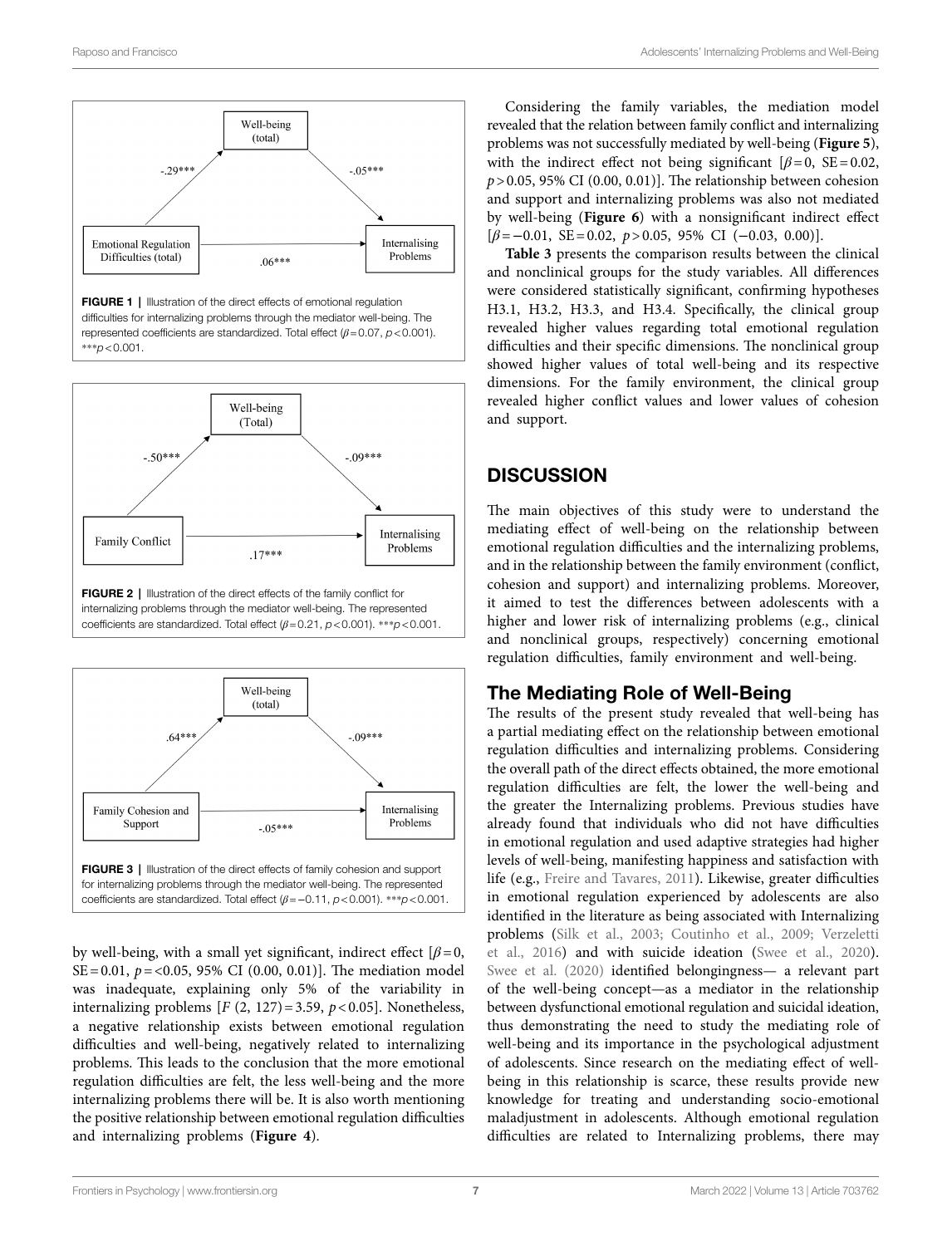$\infty$ 

|                                | 1.                       | 2.          | 3.         | 4.          | 5.                       | 6.          | 7.          | 8.                | 9.          | 10.         | 11.                      | 12.         | 13.         | 14.                      | 15.         | 16.                      |
|--------------------------------|--------------------------|-------------|------------|-------------|--------------------------|-------------|-------------|-------------------|-------------|-------------|--------------------------|-------------|-------------|--------------------------|-------------|--------------------------|
| 1.DERS (total)                 | $\overline{\phantom{m}}$ | 0.864***    | 0.708***   | $0.342***$  | $0.747***$               | 0.688***    | $0.632***$  | $-0.455***$       | $-0.452***$ | $-0.337***$ | $-0.422***$              | 0.259***    | $-0.232***$ | 0.425***                 | $-0.145***$ | $-0.013$                 |
| 2. Strategies                  | 0.896***                 |             | $0.610***$ | $0.109*$    | $0.590***$               | $0.581***$  | $0.431***$  | $-0.377***$       | $-0.413***$ | $-0.269***$ | $-0.324***$              | 0.217***    | $-0.180***$ | 0.435***                 | $-0.119**$  | $-0.041$                 |
| 3. Non-                        | $0.775***$               | 0.666***    |            | $-0.050$    | $0.431***$               | $0.441***$  | $0.339***$  | $-0.176***$       | $-0.200***$ | $-0.102*$   | $-0.168***$              | $0.162***$  | $-0.036$    | $0.288***$               | $-0.033$    | $-0.014$                 |
| acceptance                     |                          |             |            |             |                          |             |             |                   |             |             |                          |             |             |                          |             |                          |
| 4. Awareness                   | $0.433***$               | $0.278**$   | 0.085      | $\equiv$    | $-0.188***$              | $-0.031$    | 0.346***    | $-0.411***$       | $-0.343***$ | $-0.282***$ | $-0.422***$              | 0.058       | $-0.238***$ | $0.088*$                 | $-0.034$    | 0.032                    |
| 5. Impulse                     | $0.752***$               | $0.541***$  | $0.581***$ | $0.209*$    | $\overline{\phantom{a}}$ | 0.436***    | $0.329***$  | $-0.201***$       | $-0.225***$ | $-0.125**$  | $-0.186***$              | 0.209***    | $-0.165***$ | $0.261***$               | $-0.034$    | $-0.024$                 |
| 6. Goals                       | 0.666***                 | $0.583***$  | $0.363***$ | 0.024       | $0.434***$               | $\equiv$    | 0.270 ***   | $-0.312***$       | $-0.246***$ | $-0.299***$ | $-0.234***$              | $0.127**$   | $-0.083$    | $0.253***$               | $-0.168***$ | 0.002                    |
| 7. Clarity                     | $0.645***$               | $0.510***$  | $0.361***$ | $0.355***$  | $0.349***$               | $0.300**$   |             | $-0.347***$       | $-0.396***$ | $-0.256***$ | $-0.294***$              | 0.218***    | $-0.194***$ | $0.279***$               | $-0.229***$ | 0.052                    |
| 8. Well-being                  | $-0.427***$              | $-0.480***$ | $-0.251**$ | $-0.347***$ | $-0.169$                 | $-0.340***$ | $-0.356***$ | $\qquad \qquad -$ | .776***     | 0.868***    | 0.905***                 | $-0.157***$ | $-0.328***$ | $-0.326***$              | 0.016       | $-0.034$                 |
| (total)                        |                          |             |            |             |                          |             |             |                   |             |             |                          |             |             |                          |             |                          |
| 9. Emotional                   | $-0.414***$              | $-0.471***$ | $-0.251**$ | $-0.290**$  | $-0.186*$                | $-0.284**$  | $-0.286**$  | 0.826***          |             | 0.554 ***   | 0.636***                 | $-0.175***$ | 0.290***    | $-0.338***$              | $0.115**$   | $-0.116**$               |
| well-being                     |                          |             |            |             |                          |             |             |                   |             |             |                          |             |             |                          |             |                          |
| 10. Social well-               | $-0.301**$               | $-0.380***$ | $-0.160$   | $-0.241**$  | $-0.054$                 | $-0.330***$ | $-0.236**$  | 0.905***          | $0.681***$  |             | 0.629***                 | $-0.110**$  | 0.267***    | $-0.226***$              | $0.128**$   | $-0.090*$                |
| being                          |                          |             |            |             |                          |             |             |                   |             |             |                          |             |             |                          |             |                          |
| 11. Psychologica<br>well-being | $-0.396***$              | $-0.393***$ | $-0.237**$ | $-0.358***$ | $-0.208*$                | $-0.244**$  | $-0.374***$ | 0.907***          | $0.631***$  | 0.686***    | $\overline{\phantom{0}}$ | $-0.136**$  | 0.293***    | $-0.283***$              | 0.049       | 0.008                    |
| 12. Family                     | $0.250**$                | $0.267**$   | 0.177      | 0.151       | $0.240**$                | 0.099       | 0.172       | $-0.098$          | $-0.141$    | 0.034       | $-0.101$                 | -           | $-0.480***$ | $0.231***$               | 0.015       | $0.106*$                 |
| Conflict                       |                          |             |            |             |                          |             |             |                   |             |             |                          |             |             |                          |             |                          |
| 13. Cohesion and               | $-0.202*$                | $-0.221*$   | $-0.032$   | $-0.326***$ | $-0.160$                 | $-0.158$    | $-0.166$    | $0.341***$        | $0.321***$  | $0.222*$    | 0.369***                 | $-0.634***$ |             | $-0.250***$              | 0.042       | $-0.133**$               |
| Support                        |                          |             |            |             |                          |             |             |                   |             |             |                          |             |             |                          |             |                          |
| 14. internalizing              | 0.158                    | $0.192*$    | $0.253**$  | 0.101       | $0.233**$                | $-0.064$    | 0.097       | $-0.201*$         | $-0.211*$   | $-0.140$    | $-0.164$                 | $0.224*$    | $-0.015$    | $\overline{\phantom{a}}$ | $-0.148***$ | $0.090*$                 |
| Problems                       |                          |             |            |             |                          |             |             |                   |             |             |                          |             |             |                          |             |                          |
| 15. Sex                        | $-0.121$                 | $-0.089$    | $-0.022$   | $-0.006$    | $-0.048$                 | $-0.246**$  | $-0.007$    | $-0.033$          | $0.232**$   | $0.275**$   | 0.104                    | 0.159       | $-0.103$    | $0.193*$                 |             | $-0.048$                 |
| 16. Age                        | $-0.138$                 | $-0.070$    | $-0.071$   | $-0.143$    | $-0.100$                 | 0.088       | $-0.146$    | $-0.099$          | $-0.237**$  | $-0.133$    | $-0.035$                 | 0.071       | $-0.026$    | 0.093                    | $-0.075$    | $\overline{\phantom{m}}$ |
|                                |                          |             |            |             |                          |             |             |                   |             |             |                          |             |             |                          |             |                          |

TABLE 2 | Correlations between all variables in study, in participants included in clinical (*n*=130) and nonclinical groups (*n*=584).

<span id="page-7-0"></span>Values for participants included in clinical group are in the lower-left triangle and values for participants included in nonclinical group are in the upper-right triangle. \*\*\*p<0.001; \*\*p<0.05; DERS, Difficulties in Emoti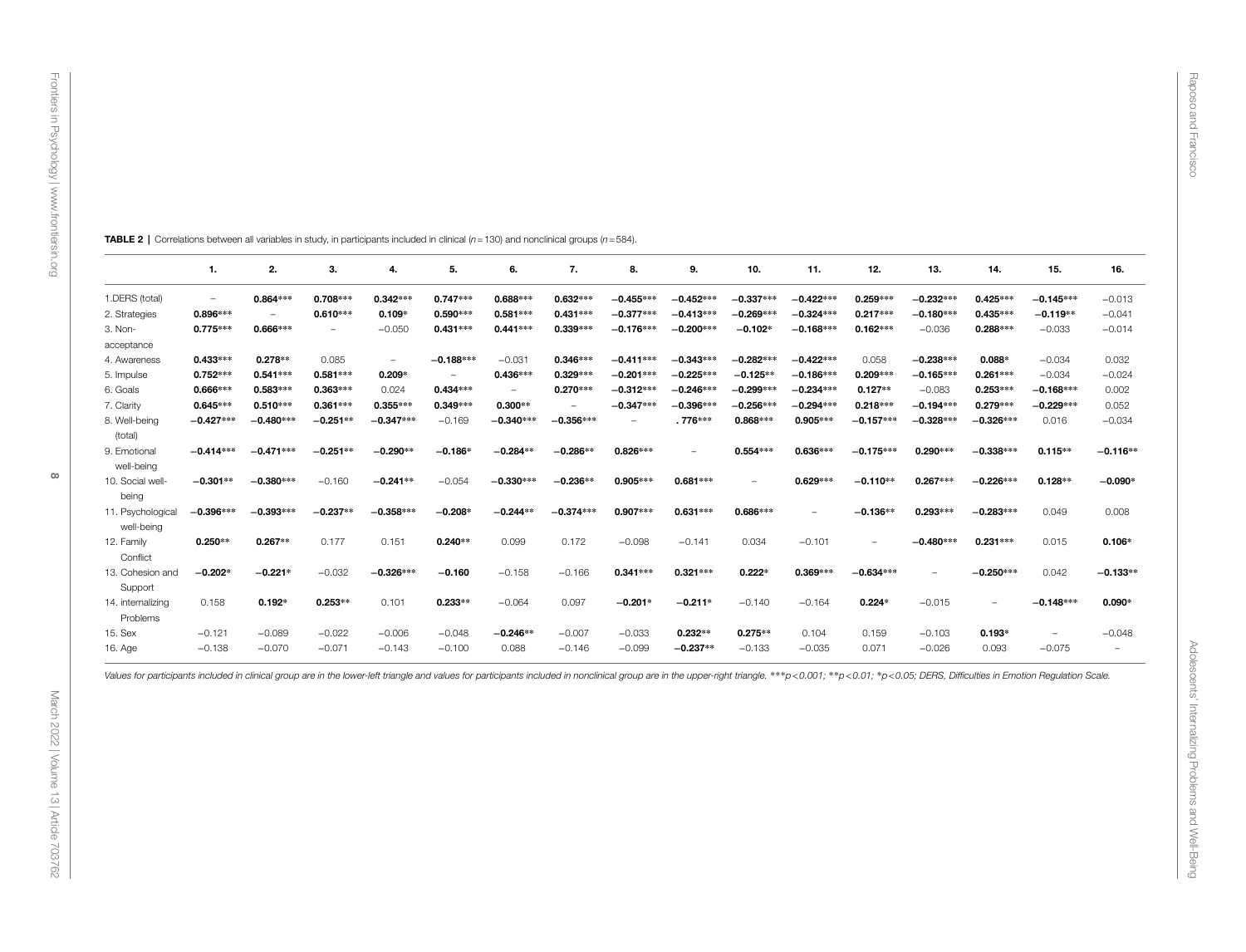<span id="page-8-0"></span>

FIGURE 4 | Illustration of the direct effects of emotional regulation difficulties for internalizing problems through the mediator well-being in clinical group. The represented coefficients are standardized. Total effect (*β*=0.01, *p*<0.05). \**p*<0.05.

<span id="page-8-1"></span>

internalizing problems through the mediator well-being in clinical group. The represented coefficients are standardized. Total effect (*β*=0.01, *p*>0.05).

<span id="page-8-2"></span>

be a reduction in this impact by developing skills and strategies that promote global well-being in adolescents [\(Brenning](#page-10-15)  [et al., 2021](#page-10-15)).

Well-being also had a partial mediating effect on the relationship between the family environment and Internalizing problems. Considering the direct effects, higher levels of family conflict are associated with less well-being among adolescents, which, in turn, is associated with greater Internalizing problems. Likewise, high levels of cohesion and support within the family act as enhancers of well-being, which is then reflected in fewer <span id="page-8-3"></span>TABLE 3 | Comparison between clinical and nonclinical groups regarding emotional regulation difficulties, well-being, conflict, cohesion and support  $(n=714)$ .

|                             | <b>Clinical</b><br>Group<br>$(n = 130)$ | <b>Nonclinical</b><br>Group<br>$(n = 584)$ |        |             |
|-----------------------------|-----------------------------------------|--------------------------------------------|--------|-------------|
|                             | M (SD)                                  | M (SD)                                     | df     | t           |
|                             |                                         |                                            |        |             |
| Strategies                  | 25.92 (8.24)                            | 16.54 (6.78)                               | 165.79 | $-11.96***$ |
| Non-                        | 16.96 (6.38)                            | 11.92 (5.29)                               | 167.94 | $-8.33***$  |
| acceptance                  |                                         |                                            |        |             |
| Awareness                   | 16.73 (5.14)                            | 15.38 (4.73)                               | 700    | $-2.90**$   |
| Impulses                    | 16.18 (5.99)                            | 11.68 (4.98)                               | 166.96 | $-7.89***$  |
| Goals                       | 18.17 (4.84)                            | 14.46 (5.03)                               | 693    | $-7.61***$  |
| Clarity                     | 14.15 (4.09)                            | 10.98 (3.87)                               | 695    | $-8.23***$  |
| DERS (total)                | 107.22<br>(25.10)                       | 80.90 (20.89)                              | 152.24 | $-10.52***$ |
| Emotional well-<br>being    | 11.83 (3.69)                            | 14.57 (2.66)                               | 157.34 | 7.95***     |
| Social well-<br>being       | 14.32 (6.33)                            | 17.95 (5.44)                               | 166.76 | 5.95***     |
| Psychological<br>well-being | 21.17 (6.95)                            | 25.38 (6.04)                               | 168.84 | $6.30***$   |
| Well-being<br>(total)       | 47.20 (15.01)                           | 57.97 (12.30)                              | 158.54 | 7.40***     |
| Conflict                    | 15.54 (6.53)                            | 11.25 (5.06)                               | 158.14 | $-6.90***$  |
| Cohesion and<br>Support     | 37.21 (8.46)                            | 40.35 (7.22)                               | 166.35 | $3.86***$   |

*df, degree of freedom;* \*\*\**p<0.001;* \*\**p<0.01; DERS, Difficulties in Emotion Regulation Scale.*

Internalizing problems in adolescents. Previous studies have already shown that a family environment characterised by high levels of conflict and low levels of cohesion negatively interfere with the well-being, quality of life and psychological adjustment of adolescents ([Belardinelli et al., 2008](#page-10-13); [Sullivan and Miklowitz,](#page-12-11)  [2010;](#page-12-11) [Cunsolo, 2017;](#page-10-3) [Guedes et al., 2022\)](#page-11-21), namely, in the rise of Internalizing problems [\(Teodoro et al., 2014;](#page-12-13) [Paixão](#page-11-20)  [et al., 2018](#page-11-20)).

Considering only the clinical group, even though it was observed that well-being partially mediated the relationship between emotional regulation difficulties and internalizing problems, it was not as robust as when compared with the results described for the global sample. It was also noted that this group presented no significant mediation between the family environment (specifically family conflict and cohesion and support) and internalizing problems. However, these results can be explained by the small number of participants integrated into the clinical group, so future studies should further explore these possible effects. Nevertheless, the present study results allow a more in-depth understanding of the relationships between these constructs among adolescents in general, as the association found between the family environment (conflict and cohesion and support) and internalizing problems can change with the influence of wellbeing. In this sense, the promotion of the global well-being of adolescents will influence the relationship between family conflicts and the psychosocial adjustment, reducing the development of internalizing problems.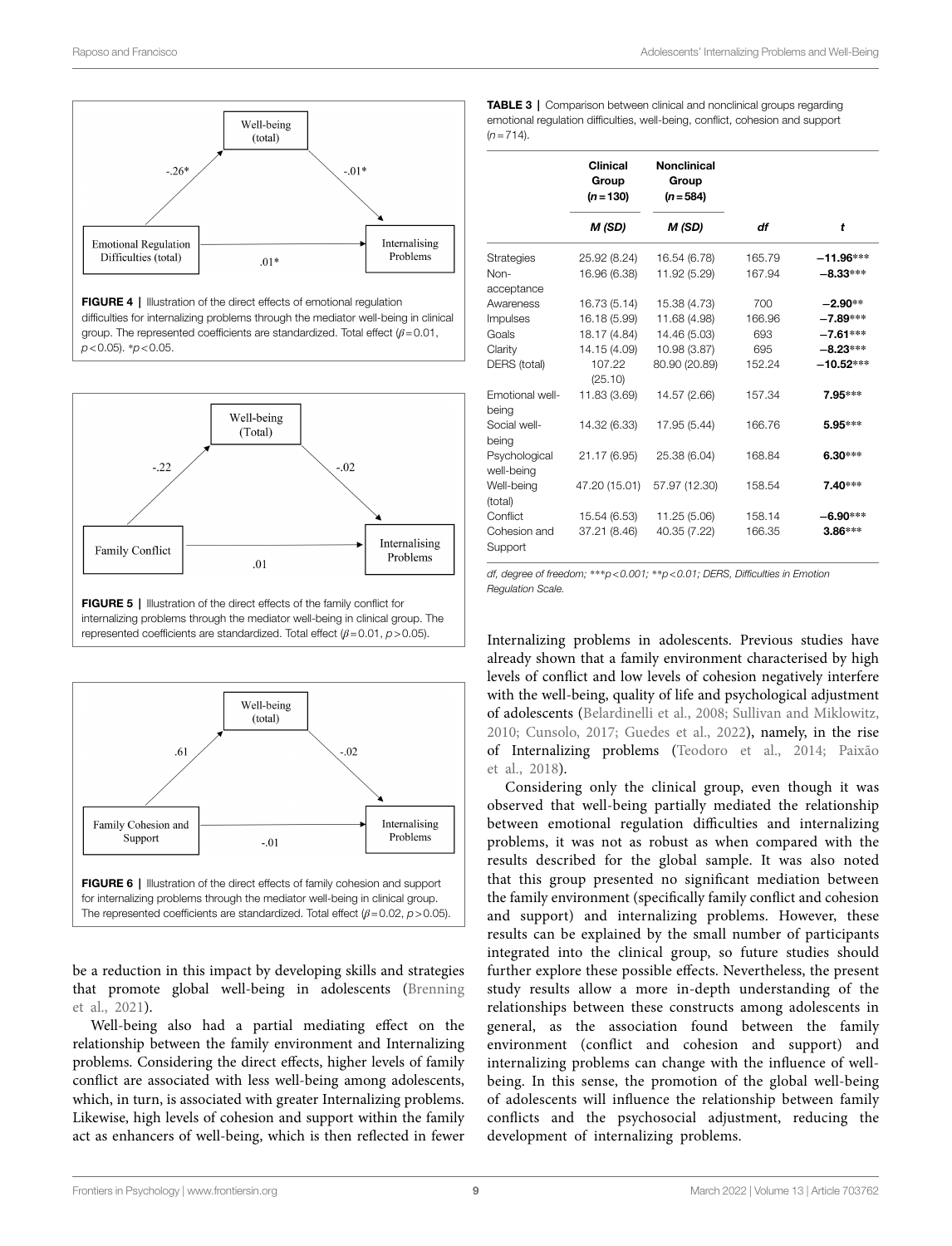# Risk Associated With Internalizing Problems

Adolescents at higher and lower risk of internalising problems showed significant differences in all studied variables. According to previous research, the greatest difficulties in emotional regulation reported by adolescents in the clinical group were expected. Studies have shown that individuals from the clinical population, namely, those with mood and anxiety disorders, had difficulties in managing their own emotions, as well as a limited understanding of them. They also presented difficulties in identifying negative emotions, controlling them, following goal-driven behaviors when they experience negative emotions, and presenting negative reactions toward their emotional experience (e.g., Turk et al., 2005; Coutinho et al., 2009).

Regarding the family environment, adolescents in the clinical group had higher levels of conflict and lower levels of family cohesion and support. Previous studies with adolescents with internalizing and externalizing problems reached the same conclusions ([Teodoro et al., 2014\)](#page-12-13), suggesting that the family environment is relevant to adolescents' socioemotional adjustment. Given that a positive family environment assumes, as a basis, affective cohesion between parents and children, support, trust, empathic communication and openness, these can be considered protective factors of the children's psychological adjustment. In this sense, a critical and aggressive relationship can be associated with high levels of conflict and, in turn, with adolescents' internalizing problems [\(López](#page-11-18)  [et al., 2008\)](#page-11-18).

Finally, the adolescents in the clinical group presented lower levels of well-being, which is in line with the results of previous studies that compared adolescents with and without anxiety and depression ([Derdikman-Eiron et al., 2011](#page-10-4); [Luijten et al.,](#page-11-17)  [2021\)](#page-11-17). In this regard, it is important to understand that, according to [Keyes \(2002\)](#page-11-1), low levels of subjective well-being are associated with a less positive assessment of the overall satisfaction with one's life (emotional well-being), with a more negative assessment of the quality of relationships with others and with the environment (social well-being), and even with lower personal acceptance and sense of life (psychological wellbeing). These are, in fact, aspects also frequently found in adolescent patients with internalizing problems [\(Khazanov and](#page-11-4)  [Ruscio, 2016](#page-11-4)), which reveals the relative overlap between the mental health and mental illness continuum.

# Strengths, Limitations, and Implications for Future Studies

There is no prior research on the mediating effect of wellbeing on the analyzed constructs and internalizing problems, so these innovative results provide new knowledge regarding socioemotional (dis)adjustment in adolescents. Most of the current well-being research focuses on mediating constructs that influence well-being (e.g., [Huang et al., 2018;](#page-11-33) [Roemer](#page-12-15)  [and Harris, 2018;](#page-12-15) [Yu and Luo, 2018](#page-12-16)) and not well-being as a mediator. However, according to the existing literature, this problem still needs greater in-depth research at the level of internalizing problems in adolescents ([Zalk, 2020\)](#page-12-17).

New implications are also drawn for the study of emotional regulation difficulties. They play a critical role in developing and maintaining internalizing problems in adolescents, making it extremely important to identify and understand the deficits that promote emotional dysregulation [\(Schäfer et al., 2016](#page-12-5)). Likewise, it is important to highlight the selection of appropriate strategies and flexibility in their application for adaptive emotional regulation since maladaptive emotional regulation strategies are indicated as risk factors for developing most mental disorders [\(Aldao et al., 2010](#page-10-9)).

Some limitations of the present study should be mentioned. First, the sampling was neither random nor representative of the Portuguese population, not allowing the generalization of the results. Second, using self-report instruments could have introduced some skewing on the answers regarding social desirability and randomness. Third, the small sample size of the clinical group and the way it was constituted. Actually, in this study, the clinical group refers to the group of participants who had a high score on one of the Emotional Symptoms and/or Relationship Problems with Colleagues subscales (*cf*. [Goodman et al., 2010\)](#page-11-30) and not in the sense that some type of clinical diagnosis was made or reported. Finally, the study's cross-sectional nature does not allow us to make definitive statements regarding the directionality or causality of the associations.

Future studies should explore the influence of other factors contributing to the subjective well-being of adolescents, as well as the role of well-being as a mediator of the relationship between other variables and internalizing problems, such as the quality of family communication or coping strategies commonly used by adolescents to deal with the challenges of this developmental stage. In addition to longitudinal studies, which will allow verification of the stability of the studied relations, it will also be important to replicate this study comparing adolescents without and with a medical diagnosis of internalizing disorders. In this case, data collection should occur in institutions used by adolescents with difficulties (e.g., primary healthcare centers, hospitals), and not in the school community. Furthermore, it would be of great interest to address the results of the present study from a qualitative perspective, for example, including interviews with adolescents about the way they use different emotion regulation strategies in various situations, to better understand its relationships with the various dimensions of well-being and internalizing problems.

# IMPLICATIONS FOR PRACTICE

These results may be relevant to the intervention with adolescents, both in terms of preventing internalizing problems and promoting their well-being in psychotherapeutic intervention. In the context of clinical intervention, it will be relevant to promote more adaptive emotional regulation strategies to help conceptualize the difficulties and find additional viable alternatives for selfregulation. A recent meta-analysis demonstrated the effectiveness of existing interventions to improve emotion regulation, with improvements in psychopathology in youth [\(Moltrecht et al.,](#page-11-34)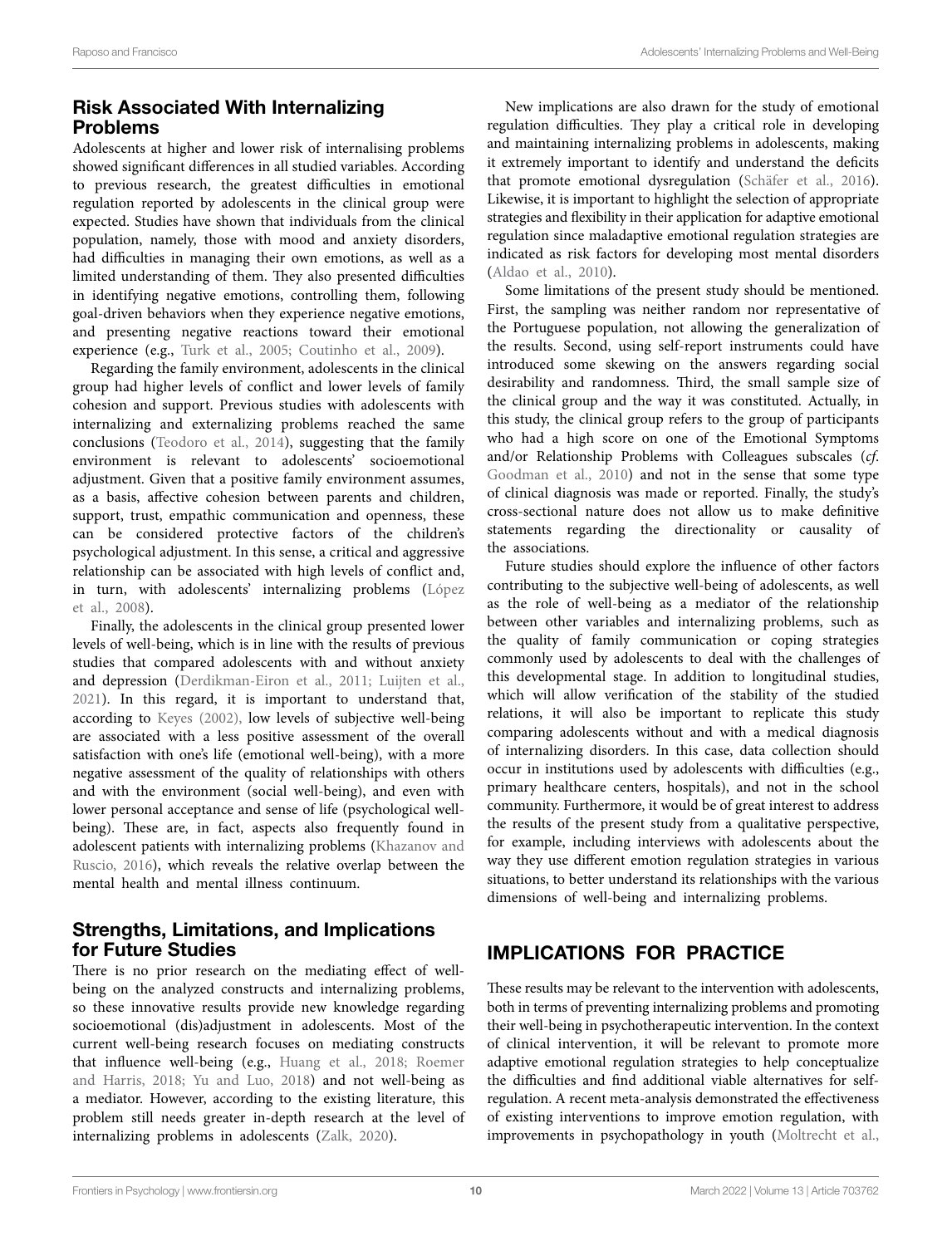[2021\)](#page-11-34). At the same time, it is essential to promote belongingness to a group and create appropriate supportive relationships, including family relationships characterized by high cohesion and support and few conflicts. In addition, a recent study with Portuguese parents and adolescents suggested that mindful parenting interventions might be useful to foster adaptive emotion regulation in children by facilitating their selfcompassion and psychological flexibility ([Moreira and Canavarro,](#page-11-35)  [2020\)](#page-11-35). Interventions with both parents and adolescents can have important outcomes in reducing adolescent internalizing problems.

The results also provide relevant information for the design of psychopathology prevention programs in adolescents and the promotion of mental health and global well-being. For example, [Johnstone et al. \(2020\)](#page-11-36) proved the efficacy of universal school-based prevention programs for anxiety and depression symptomatology in children and adolescents by promoting emotion regulation strategies. Positive psychology is also extremely relevant to assist in the understanding and development of high levels of psychological well-being in students, staff and school, considering that a positive school environment can help solve many problems ([Duckworth et al., 2009;](#page-11-37) [Borkar,](#page-10-16)  [2016\)](#page-10-16). Thus, a focus on different dimensions, such as emotional literacy, awareness of different emotions, emotional expression and differentiation, seems relevant to facilitate the adoption of adjusted attitudes and behaviors in intensely emotional situations. Furthermore, this will enhance the sense of belongingness to a group, promote interpersonal knowledge, provide problem-solving strategies, and promote positive family interactions.

### **REFERENCES**

- <span id="page-10-5"></span>Abela, J. R. Z., and Hankin, B. L. (2008). *Handbook of Depression in Children and Adolescents*. New York: Guilford Press.
- <span id="page-10-6"></span>Ahmed, S. P., Bittencourt-Hewitt, A., and Sebastian, C. L. (2015). Neurocognitive bases of emotion regulation development in adolescence. *Dev. Cogn. Neurosci.* 15, 11–25. doi: [10.1016/j.dcn.2015.07.006](https://doi.org/10.1016/j.dcn.2015.07.006)
- <span id="page-10-9"></span>Aldao, A., Nolen-Hoeksema, S., and Schweizer, S. (2010). Emotion-regulation strategies across psychopathology: a meta-analytic review. *Clin. Psychol. Rev.* 30, 217–237. doi: [10.1016/j.cpr.2009.11.004](https://doi.org/10.1016/j.cpr.2009.11.004)
- <span id="page-10-13"></span>Belardinelli, C., Hatch, J. P., Olvera, R. L., Fonseca, M., Caetano, S. C., Nicoletti, M., et al. (2008). Family environment patterns in families with bipolar children. *J. Affect. Disord.* 107, 299–305. doi: [10.1016/j.jad.2007.](https://doi.org/10.1016/j.jad.2007.08.011) [08.011](https://doi.org/10.1016/j.jad.2007.08.011)
- <span id="page-10-11"></span>Benetti, S. P. C. (2006). Conflito conjugal: Impacto no desenvolvimento psicológico da criança e do adolescente [marital conflict: impact on the psychological development of children and adolescents]. *Psicologia: Reflexão e Crítica* 19, 261–268. doi: [10.1590/S0102-79722006000200012](https://doi.org/10.1590/S0102-79722006000200012)
- <span id="page-10-7"></span>Beveren, M.-L. V., Goossens, L., Volkaert, B., Grassmann, C., Wante, L., Vandeweghe, L., et al. (2019). How do I feel right now? Emotional awareness, emotion regulation, and depressive symptoms in youth. *Eur. Child Adolesc. Psychiatry* 28, 389–398. doi: [10.1007/s00787-018-1203-3](https://doi.org/10.1007/s00787-018-1203-3)
- <span id="page-10-16"></span>Borkar, V. N. (2016). Positive school climate and positive education: impact on students well-being. *Ind. J. Health Well Being* 7, 861–862.
- <span id="page-10-15"></span>Brenning, K., Soenens, B., Vansteenkiste, M., Clercq, B. D., and Antrop, I. (2021). Emotion regulation as a transdiagnostic risk factor for (non)clinical adolescents' internalizing and externalizing psychopathology: investigating the intervening role of psychological need experiences. *Child Psychiatry Hum. Dev.* 53, 124–136. doi: [10.1007/s10578-020-01107-0](https://doi.org/10.1007/s10578-020-01107-0)

## DATA AVAILABILITY STATEMENT

The raw data supporting the conclusions of this article will be made available by the authors upon request, without undue reservation.

# ETHICS STATEMENT

The studies involving human participants were reviewed and approved by CRC-W: Católica Research Centre for Psychological, Family and Social Wellbeing, from Universidade Católica Portuguesa. Written informed consent to participate in this study was provided by the participants' legal guardian/next of kin.

## AUTHOR CONTRIBUTIONS

BR designed the study, collected, managed and analyzed data, and wrote the draft of this manuscript. RF designed the study, supervised data collection and data analyzes, reviewed the draft, and contributed to the final version of the manuscript. All authors contributed to the article and approved the submitted version.

# ACKNOWLEDGMENTS

The authors would like to thank all students and their teachers and principals, from the nine schools that made this study possible, by participating in the data collection.

- <span id="page-10-1"></span>Caldas de Almeida, J. M., and Xavier, M. (2009). *Estudo epidemiológico nacional de saúde mental: Primeiro relatório [National epidemiological study of mental health: First report]*. Lisbon: Universidade Nova de Lisboa.
- <span id="page-10-12"></span>Chang, K. D., Blasey, C., Ketter, T. A., and Steiner, H. (2001). Family environment of children and adolescents with bipolar parents. *Bipolar Disord.* 3, 73–78. doi: [10.1034/j.1399-5618.2001.030205.x](https://doi.org/10.1034/j.1399-5618.2001.030205.x)
- <span id="page-10-10"></span>Chervonsky, E., and Hunt, C. (2019). Emotion regulation, mental health, and social wellbeing in a young adolescent sample: a concurrent and longitudinal investigation. *Emotion* 19, 270–282. doi: [10.1037/emo0000432](https://doi.org/10.1037/emo0000432)
- <span id="page-10-8"></span>Cicchetti, D., Ackerman, B. P., and Izard, (1995). Emotions and emotion regulation in developmental psychopathology. *Dev. Psychopathol.* 7, 1–10. doi: [10.1017/S0954579400006301](https://doi.org/10.1017/S0954579400006301)
- <span id="page-10-2"></span>Cosgrove, V. E., Rhee, S. H., Gelhorn, H. L., Boeldt, D., Corley, R. C., Ehringer, M. A., et al. (2011). Structure and etiology of co-occurring internalizing and externalizing disorders in adolescents. *J. Abnorm. Child Psychol.* 39, 109–123. doi: [10.1007/s10802-010-9444-8](https://doi.org/10.1007/s10802-010-9444-8)
- <span id="page-10-0"></span>Costello, E. J., Mustillo, S., Erkanli, A., Keeler, G., and Angold, A. (2003). Prevalence and development of psychiatric disorders in childhood and adolescence. *Arch. Gen. Psychiatry* 60, 837–844. doi: [10.1001/archpsyc.60.8.837](https://doi.org/10.1001/archpsyc.60.8.837)
- <span id="page-10-14"></span>Coutinho, J., Ribeiro, E., Ferreirinha, R., and Dias, P. (2009). Versão Portuguesa da Escala de Dificuldades de Regulação Emocional e sua relação com os sintomas psicopatológicos [Portuguese version of the difficulties in emotion regulation scale and its relationship with psychopathological symptoms]. *Revista de Psiquiatria Clínica* 37, 145–151.
- <span id="page-10-3"></span>Cunsolo, S. (2017). Subjective wellbeing during adolescence: A literature review on key factors relating to adolescent's subjective wellbeing and education outcomes. *Studi sulla Formazione* 20, 81–94. doi: [10.13128/Studi\\_Formaz-20941](https://doi.org/10.13128/Studi_Formaz-20941)
- <span id="page-10-4"></span>Derdikman-Eiron, R., Indredavik, M. S., Bratberg, G. H., Taraldsen, G., Bkken, I. J., and Colton, M. (2011). Gender differences in subjective well-being, selfesteem and psychosocial function in adolescents with symptoms of anxiety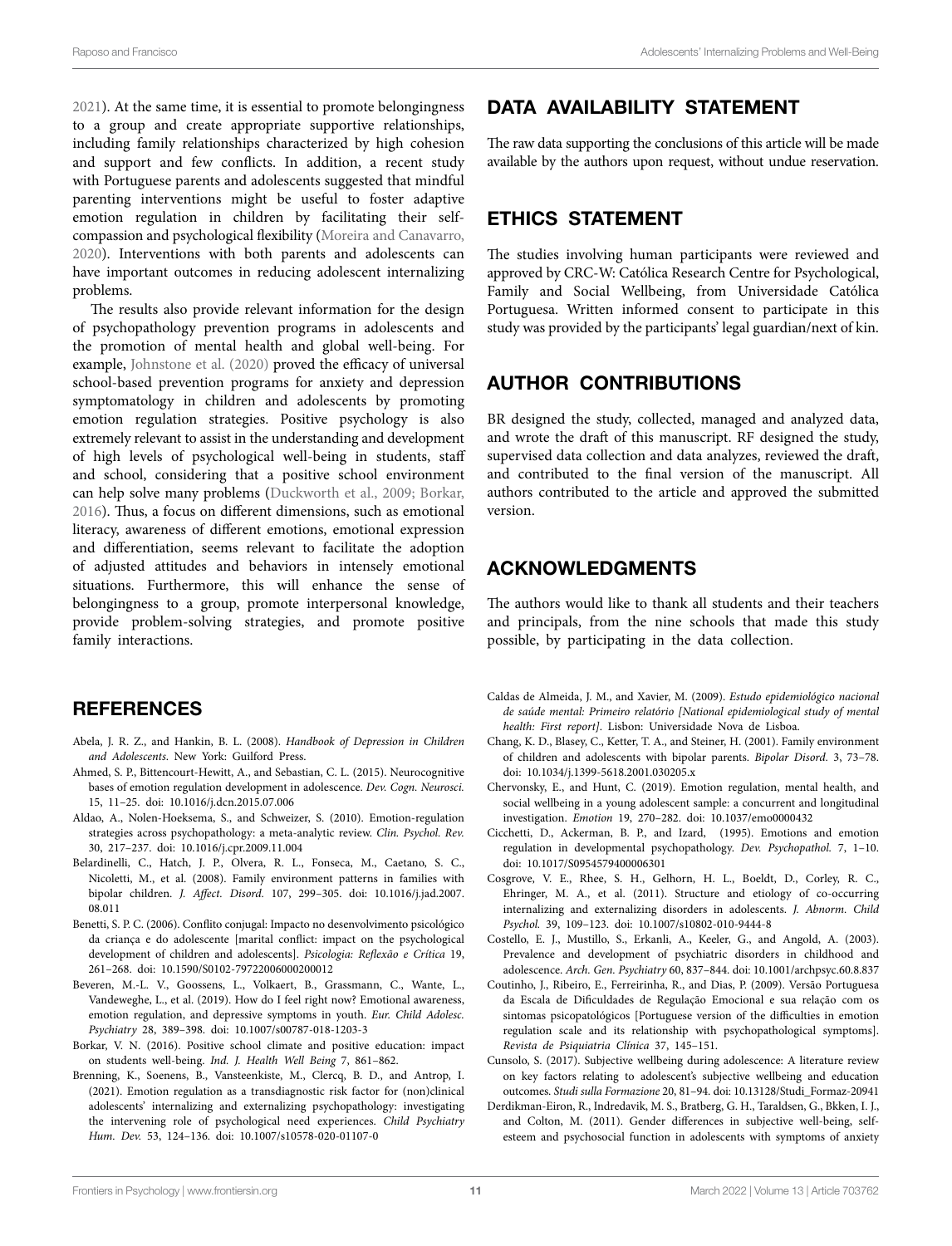and depression: findings from the Nord-Trondelag health study. *Scand. J. Psychol.* 52, 261–267. doi: [10.1111/j.1467-9450.2010.00859.x](https://doi.org/10.1111/j.1467-9450.2010.00859.x)

- <span id="page-11-31"></span>Dickey, W. C., and Blumberg, S. J. (2004). Revisiting the factor structure of the strengths and difficulties questionnaire: United States, 2001. *J. Am. Acad. Child Adolesc. Psychiatry* 43, 1159–1167. doi: [10.1097/01.chi.0000132808.36708.a9](https://doi.org/10.1097/01.chi.0000132808.36708.a9)
- <span id="page-11-37"></span>Duckworth, A. L., Quinn, P. D., and Seligman, M. (2009). Positive predictors of teacher effectiveness. *J. Posit. Psychol.* 4, 540–547. doi: [10.1080/17439760903157232](https://doi.org/10.1080/17439760903157232)
- <span id="page-11-29"></span>Fleitlich, B., Loureiro, M. J., Fonseca, A., and Gaspar, M. F. (2005). *Versão portuguesa do Questionário de capacidades e dificuldades (SDQ) [Portuguese version of the Strengths and difficulties questionnaire - research version]*. Coimbra: Universidade de Coimbra.
- <span id="page-11-27"></span>Francisco, R. (2015). *Versão portuguesa do Inventário de Clima Familiar - versão para investigação [Portuguese version of the Family Climate Inventory - research version]*. Lisbon: Universidade Católica Portuguesa.
- <span id="page-11-23"></span>Francisco, R., Loios, S., and Pedro, M. (2016). Family functioning and adolescent psychological maladjustment: the mediating role of coping strategies. *Child Psychiatry Hum. Dev.* 47, 759–770. doi: [10.1007/s10578-015-0609-0](https://doi.org/10.1007/s10578-015-0609-0)
- <span id="page-11-32"></span>Freire, T., and Tavares, D. (2011). Influência da autoestima, da regulação emocional e do género no bem-estar subjetivo e psicológico de adolescentes [influence of self-esteem, emotional regulation and gender in the subjective and psychological well-being of adolescents]. *Revista de Psiquiatria Clínica* 38, 184–188. doi: [10.1590/S0101-60832011000500003](https://doi.org/10.1590/S0101-60832011000500003)
- <span id="page-11-5"></span>Ge, X., Natsuaki, M. N., and Conger, R. D. (2006). Trajectories of depressive symptoms and stressful life events among male and female adolescents in divorced and nondivorced families. *Dev. Psychopathol.* 18, 253–273. doi: [10.1017/S0954579406060147](https://doi.org/10.1017/S0954579406060147)
- <span id="page-11-30"></span>Goodman, A., Lamping, D. L., and Ploubidis, G. B. (2010). When to use broader internalizing and externalising subscales instead of the hypothesised five subscales on the strengths and difficulties questionnaire (SDQ): data from British parents, teachers and children. *J. Abnorm. Child Psychol.* 38, 1179–1191. doi: [10.1007/s10802-010-9434-x](https://doi.org/10.1007/s10802-010-9434-x)
- <span id="page-11-28"></span>Goodman, R., Meltzer, H., and Bailey, V. (1998). The strengths and difficulties questionnaire: a pilot study on the validity of the self-report version. *Eur. Child Adolesc. Psychiatry* 7, 125–130. doi: [10.1007/s007870050057](https://doi.org/10.1007/s007870050057)
- <span id="page-11-11"></span>Gratz, K. L., and Gunderson, J. G. (2006). Preliminary data on an acceptancebased emotion regulation group intervention for deliberate self-harm among women with borderline personality disorder. *Behav. Ther.* 37, 25–35. doi: [10.1016/j.beth.2005.03.002](https://doi.org/10.1016/j.beth.2005.03.002)
- <span id="page-11-12"></span>Gratz, K. L., and Roemer, L. (2004). Multidimensional assessment of emotion regulation and dysregulation: development, factor structure, and initial validation of the difficulties in emotion regulation scale. *J. Psychopathol. Behav. Assess.* 26, 41–54. doi: [10.1023/B:JOBA.0000007455.08539.94](https://doi.org/10.1023/B:JOBA.0000007455.08539.94)
- <span id="page-11-10"></span>Gratz, K. M., Rosenthal, M. Z., Tull, M. T., and Lejuez, C. W. (2006). An experimental investigation of emotion dysregulation in borderline personality disorder. *J. Abnorm. Psychol.* 115, 850–855. doi: [10.1037/0021-843X.115.4.850](https://doi.org/10.1037/0021-843X.115.4.850)
- <span id="page-11-8"></span>Gross, J. J. (2002). Emotion regulation: affective, cognitive, and social consequences. *Psychophysiology* 36, 281–291. doi: [10.1017/s0048577201393198](https://doi.org/10.1017/s0048577201393198)
- <span id="page-11-9"></span>Gross, J. J. (2007). *Handbook of Emotion Regulation*. New York: The Guilford Press.
- <span id="page-11-21"></span>Guedes, F. B., Cerqueira, A., Gaspar, S., Gaspar, T., Moreno, C., and Gaspar de Matos, M. (2022). Family environment and Portuguese adolescents: impact on quality of life and well-being. *Children* 9:200. doi: [10.3390/](https://doi.org/10.3390/children9020200) [children9020200](https://doi.org/10.3390/children9020200)
- <span id="page-11-16"></span>Herrenkohl, T. I., Lee, J. O., Kosterman, R., and Hawkins, J. D. (2012). Family influences related to adult substance use and mental health problems: a developmental analysis of child and adolescent predictors. *J. Adolesc. Health* 51, 129–135. doi: [10.1016/j.jadohealth.2011.11.003](https://doi.org/10.1016/j.jadohealth.2011.11.003)
- <span id="page-11-33"></span>Huang, J., Shi, H., and Liu, W. (2018). Emotional intelligence and subjective well-being: altruistic behavior as a mediator. *Soc. Behav. Pers.* 46, 749–758. doi: [10.2224/sbp.6762](https://doi.org/10.2224/sbp.6762)
- <span id="page-11-36"></span>Johnstone, K. M., Middleton, T., and Kemps, E. (2020). A pilot investigation of universal school-based prevention programs for anxiety and depression symptomology in children: a randomized controlled trial. *J. Clin. Psychol.* 76, 1193–1216. doi: [10.1002/jclp.22926](https://doi.org/10.1002/jclp.22926)
- <span id="page-11-1"></span>Keyes, C. (2002). The mental health continuum: from languishing to flourishing in life. *J. Health Soc. Res.* 43, 207–222. doi: [10.2307/3090197](https://doi.org/10.2307/3090197)
- <span id="page-11-25"></span>Keyes, C. (2009). "The nature and importance of positive mental health in America's adolescents," in *Handbook of Positive Psychology in Schools. 1st Edn*. eds. R. Gilman, E. S. Huerbner and M. J. Furlong (London: Routledge), 9–23.
- <span id="page-11-0"></span>Keyes, C., and Waterman, M. (2003). "Dimensions of well-being and mental health in adulthood," in *Well-Being: Positive Development Across the Life Course*. eds. M. Bornstein, L. Davidson, C. Keyes and K. Moore (Mahwah, NJ: Lawrence Erlbaum Associates).
- <span id="page-11-4"></span>Khazanov, G. K., and Ruscio, A. M. (2016). Is low positive emotionality a specific risk factor for depression? A meta-analysis of longitudinal studies. *Psychol. Bull.* 142, 991–1015. doi: [10.1037/bul0000059](https://doi.org/10.1037/bul0000059)
- <span id="page-11-22"></span>LaMontagne, L. G., Diehl, D. C., Doty, J. L., and Smith, S. (2022). The mediation of family context and youth depressive symptoms by adolescent emotion regulation. *Youth Soc.* doi: [10.1177/0044118X211067266](https://doi.org/10.1177/0044118X211067266)
- <span id="page-11-15"></span>Larson, R., Moneta, G., Richards, M., and Wilson, S. (2002). Continuity, stability and change in daily emotional experience across adolescence. *Child Dev.* 4, 1151–1165. doi: [10.1111/1467-8624.00464](https://doi.org/10.1111/1467-8624.00464)
- <span id="page-11-24"></span>Leusin, J. F., Petrucci, G. W., and Borsa, J. C. (2018). Clima familiar e os problemas emocionais e comportamentais na infância [family environment and emotional and behavioral problems in childhood]. *Revista da Sociedade de Psicoterapias Analíticas Grupais do Estado de São Paulo* 19, 49–61.
- <span id="page-11-18"></span>López, E., Pérez, S., Ochoa, G., and Ruiz, D. (2008). Clima familiar, Clima escolar y Satisfacción con la vida en adolescents [family environment, school environment and satisfaction with life in teenagers]. *Revista Mexicana de Psicología* 25, 119–128.
- <span id="page-11-17"></span>Luijten, C. C., van de Bongardt, D., Jongerling, J., and Nieboer, A. P. (2021). Associations between adolescents' internalizing problems and well-being: is there a buffering role of boys' and girls' relationships with their mothers and fathers? *BMC Public Health* 21:1871. doi: [10.1186/s12889-021-11920-4](https://doi.org/10.1186/s12889-021-11920-4)
- <span id="page-11-2"></span>Martin, K. M., and Huebner, E. S. (2007). Peer victimization and prosocial experiences and emotional well-being of middle school students. *Psychol. Sch.* 44, 199–208. doi: [10.1002/pits.20216](https://doi.org/10.1002/pits.20216)
- <span id="page-11-13"></span>Masters, M. R., Zimmer-Gembeck, M., and Farrell, L. J. (2018). Transactional associations between adolescents' emotion dysregulation and symptoms of social anxiety and depression: a longitudinal study. *J. Early Adolesc.* 39, 1085–1109. doi: [10.1177/0272431618806053](https://doi.org/10.1177/0272431618806053)
- <span id="page-11-26"></span>Matos, A. P., André, R. S., Cherpe, S., Rodrigues, D., Figueira, C., and Pinto, A. M. (2010). Estudo Psicométrico preliminar da mental health continuum – short form – for youth numa amostra de adolescentes portugueses [preliminary psychometric study of the mental health continuum – short form – for youth in a sample of Portuguese adolescents]. *Psychologica* 53, 131–156. doi: [10.14195/1647-8606\\_53\\_7](https://doi.org/10.14195/1647-8606_53_7)
- <span id="page-11-7"></span>McLaughlin, K. A., Hatzenbuehler, M. L., Mennin, D. S., and Nolen-Hoeksema, S. (2011). Emotion dysregulation and adolescent psychopathology: a prospective study. *Behav. Res. Ther.* 49, 544–554. doi: [10.1016/j.brat.2011.06.003](https://doi.org/10.1016/j.brat.2011.06.003)
- <span id="page-11-3"></span>Melo, O. S., and Mota, C. P. (2014). Protótipos de vinculação amorosa: Bem-estar psicológico e psicopatologia em jovens de famílias intactas e divorciadas [prototypes of loving attachment: psychological wellbeing and psychopathology in young people from intact and divorced families]. *Análise Psicológica* 3, 307–322. doi: [10.14417/ap.718](https://doi.org/10.14417/ap.718)
- <span id="page-11-14"></span>Mennin, D. S., Heimberg, R. G., Turk, C. L., and Fresco, D. M. (2002). Applying an emotion regulation framework to integrative approaches to generalized anxiety disorder. *Clin. Psychol. Sci. Pract.* 9, 85–90. doi: [10.1093/clipsy.](https://doi.org/10.1093/clipsy.9.1.85) [9.1.85](https://doi.org/10.1093/clipsy.9.1.85)
- <span id="page-11-34"></span>Moltrecht, B., Deighton, J., Patalay, P., and Edbrooke-Childs, J. (2021). Effectiveness of current psychological interventions to improve emotion regulation in youth: a meta-analysis. *Eur. Child Adolesc. Psychiatry* 30, 829–848. doi: [10.1007/s00787-020-01498-4](https://doi.org/10.1007/s00787-020-01498-4)
- <span id="page-11-19"></span>Morawska, A., and Thompson, E. (2009). Parent problem checklist: measure of parent conflict. *Aust. N. Z. J. Psychiatry* 43, 260–269. doi: [10.1080/](https://doi.org/10.1080/00048670802653281) [00048670802653281](https://doi.org/10.1080/00048670802653281)
- <span id="page-11-35"></span>Moreira, H., and Canavarro, M. C. (2020). Mindful parenting is associated with adolescents' difficulties in emotion regulation through adolescents' psychological inflexibility and self-compassion. *J. Youth Adolesc.* 49, 192–211. doi: [10.1007/s10964-019-01133-9](https://doi.org/10.1007/s10964-019-01133-9)
- <span id="page-11-6"></span>Ng, W., and Ong, K. R. (2022). Using positive psychological interventions to improve well-being: are they effective across cultures, for clinical and nonclinical samples? *J. Contemp. Psychother.* 52, 45–53. doi: [10.1007/](https://doi.org/10.1007/s10879-021-09513-8) [s10879-021-09513-8](https://doi.org/10.1007/s10879-021-09513-8)
- <span id="page-11-20"></span>Paixão, R. F., Patias, N. D., and Dell'Aglio, D. D. (2018). Relações entre violência, clima familiar e transtornos mentais na adolescência [relationships between violence, family environment and mental disorders in adolescence]. *Gerais: Revista Interinstitucional de Psicologia* 11, 109–122.